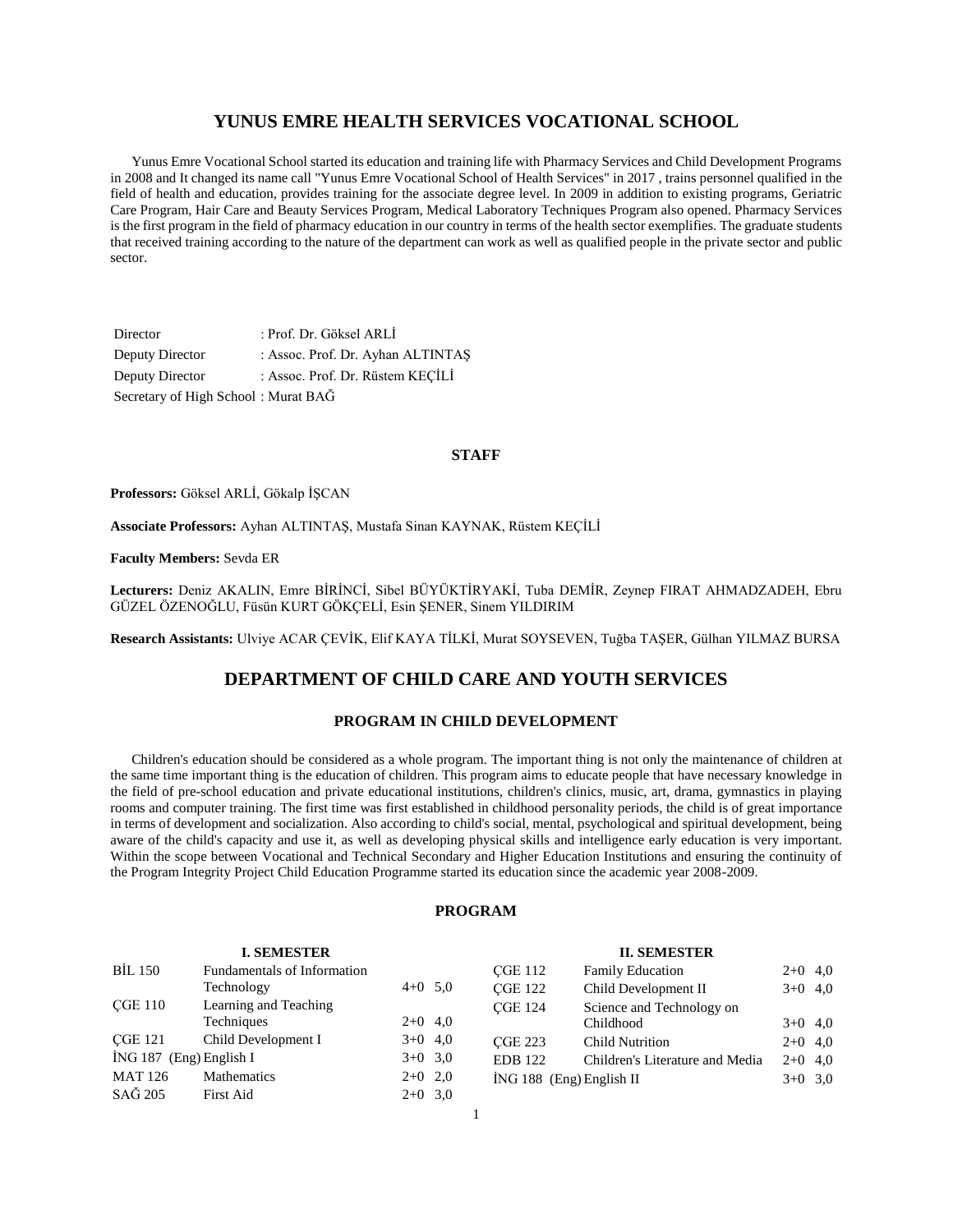| <b>TAR 165</b> | Atatürk's Principles and History of |           |      |
|----------------|-------------------------------------|-----------|------|
|                | Turkish Revolution I                | $2+0$     | 2,0  |
| <b>TÜR 125</b> | Turkish Language I                  | $2+0$     | 2,0  |
|                | Departmental Elective Courses       |           | 3,0  |
|                | <b>Elective Courses</b>             |           | 2,0  |
|                |                                     |           | 30,0 |
|                | <b>III. SEMESTER</b>                |           |      |
| CGE 229        | Art and Creativeness in Childhood   | $3+0$ 2,0 |      |
| CGE 237        | Communication with Children         | $2+0$ 3,0 |      |
| CGE 241        | Child and Game                      | $2+0$ 3,0 |      |
| <b>CGE 243</b> | Practice at Pre-school Education    |           |      |
|                | Institutions I                      | $1+4$ 5.0 |      |
| CGE 245        | Material Development at Pre-school  |           |      |
|                | <b>Education Institutions</b>       | $2+0$     | 3,0  |
| CGE 247        | Special Education I                 | $3+2$ 5,0 |      |
| <b>HUK 259</b> | Children's Law                      | $2+0$ 2,0 |      |
| SAĞ 209        | Maternal and Child Health           | $2+0$ 3,0 |      |
|                | Departmental Elective Courses       |           | 4,0  |
|                |                                     |           | 30,0 |

### **DEPARTMENTAL ELECTIVE COURSES**

|                | ÇGE 104 Description of Guidance and |           |     |
|----------------|-------------------------------------|-----------|-----|
|                | <b>Counseling Course</b>            | $2+0$ 2,0 |     |
| CGE 105        | Drama in Education                  | $3+0$ 4,0 |     |
| <b>CGE 106</b> | Diction and Body Language           | $2+0$ 3.0 |     |
| <b>CGE 118</b> | Child Recreation and Entertainment  | $2+0$ 3,0 |     |
| <b>CGE 120</b> | Personal Development                | $3+0$ 4,0 |     |
| <b>CGE 225</b> | Child Rights and Society            | $2+0$     | 2.0 |
| <b>CGE 249</b> | Early Childhood Environmental       |           |     |
|                | Education                           | $3+0$ 4,0 |     |
| <b>CGE 251</b> | Early Invervention Program          | $3+0$ 4,0 |     |
| <b>ECY 219</b> | Occupational Health and Safety      | $2+0$     | 2.0 |
|                |                                     |           |     |

**I. SEMESTER**

| TAR 166        | Atatürk's Principles and History of |           |      |
|----------------|-------------------------------------|-----------|------|
|                | <b>Turkish Revolution II</b>        | $2+0$ 2.0 |      |
| <b>TÜR 126</b> | Turkish Language II                 | $2+0$     | 2.0  |
|                | <b>Elective Courses</b>             |           | 3.0  |
|                |                                     |           | 30,0 |

### **IV. SEMESTER**

|                 | ÇGE 107 Child and Music                    | $3+0$ 5.0 |      |
|-----------------|--------------------------------------------|-----------|------|
|                 | <b>CGE 111</b> Inclusive Education         | $2+0$ 4,0 |      |
| CGE 216 Seminar |                                            | $2+0$ 4,0 |      |
|                 | CGE 222 Child Mental Health and Adjustment |           |      |
|                 | <b>Disorders</b>                           | $2+0$ 3.0 |      |
|                 | CGE 244 Practice at Pre-school Education   |           |      |
|                 | Institutions II                            | $1+4$ 5.0 |      |
| CGE 248         | Special Education II                       | $3+2$ 5.0 |      |
|                 | <b>Departmental Elective Courses</b>       |           | 4,0  |
|                 |                                            |           | 30,0 |

### **ELECTIVE COURSES**

|                   | CMH 201U Conflict and Stress Management I | $3+0$ 4,0 |  |
|-------------------|-------------------------------------------|-----------|--|
|                   | KÜL 197 Life in Campus                    | $0+2$ 4,0 |  |
|                   | KÜL 199 Cultural Activities               | $0+2$ 2,0 |  |
|                   | MÜZ 155 Turkish Folk Music                | $2+0$ 2,0 |  |
|                   | MÜZ 157 Traditional Turkish Art Music     | $2+0$ 2,0 |  |
|                   | SOS 113U Behavioral Sciences I            | $3+0$ 4.0 |  |
| SOS 155 Folkdance |                                           | $2+0$ 2,0 |  |
|                   | THU 203 Community Services                | $0+2$ 3,0 |  |
|                   | TÜR 120 Turkish Sign Language             | $3+0$ 3.0 |  |
|                   |                                           |           |  |

# **DEPARTMENT OF ELECTRONICS AND AUTOMATION**

### **BIOMEDICAL SCIENCES (ENGLISH) (UOÖLP LEEDS METROPOLITAN)**

## **PROGRAM**

### **II. SEMESTER**

| BİY 123        | Microbiology                                 | $2+0$ 3.0 |      |         | ANA 122 Human Physiology                      | $4+0$ 6.0 |      |
|----------------|----------------------------------------------|-----------|------|---------|-----------------------------------------------|-----------|------|
|                | BIY 125 Genetics and Molecular Biology       | $4+0$ 6.0 |      |         | BMB 102 Introduction to Biomedical Science II | $3+0$ 4.5 |      |
|                | BMB 101 Introduction to Biomedical Science I | $3+0$ 4.5 |      |         | BMB 104 Practice in Biomedical Sciences II    | $0+3$ 4.5 |      |
|                | BMB 103 Practice in Biomedical Sciences I    | $0+3$ 4.5 |      |         | BMB 106 Mechanism of Drug Action              | $4+0$ 6,0 |      |
|                | BMB 105 Cytology, Hematology and             |           |      | KIM 114 | Biochemistry                                  | $2+0$ 3.0 |      |
|                | Immunology                                   | $4+0$ 6,0 |      | TAR 166 | Atatürk's Principles and History of           |           |      |
|                | TAR 165 Atatürk's Principles and History of  |           |      |         | Turkish Revolution II                         | $2+0$ 2,0 |      |
|                | Turkish Revolution I                         | $2+0$ 2,0 |      | TUR 126 | Turkish Language II                           | $2+0$ 2,0 |      |
| <b>TÜR 125</b> | Turkish Language I                           | $2+0$ 2,0 |      |         | <b>Elective Courses</b>                       |           | 2,0  |
|                | <b>Elective Courses</b>                      |           | 2,0  |         |                                               |           |      |
|                |                                              |           |      |         |                                               |           | 30,0 |
|                |                                              |           | 30.0 |         |                                               |           |      |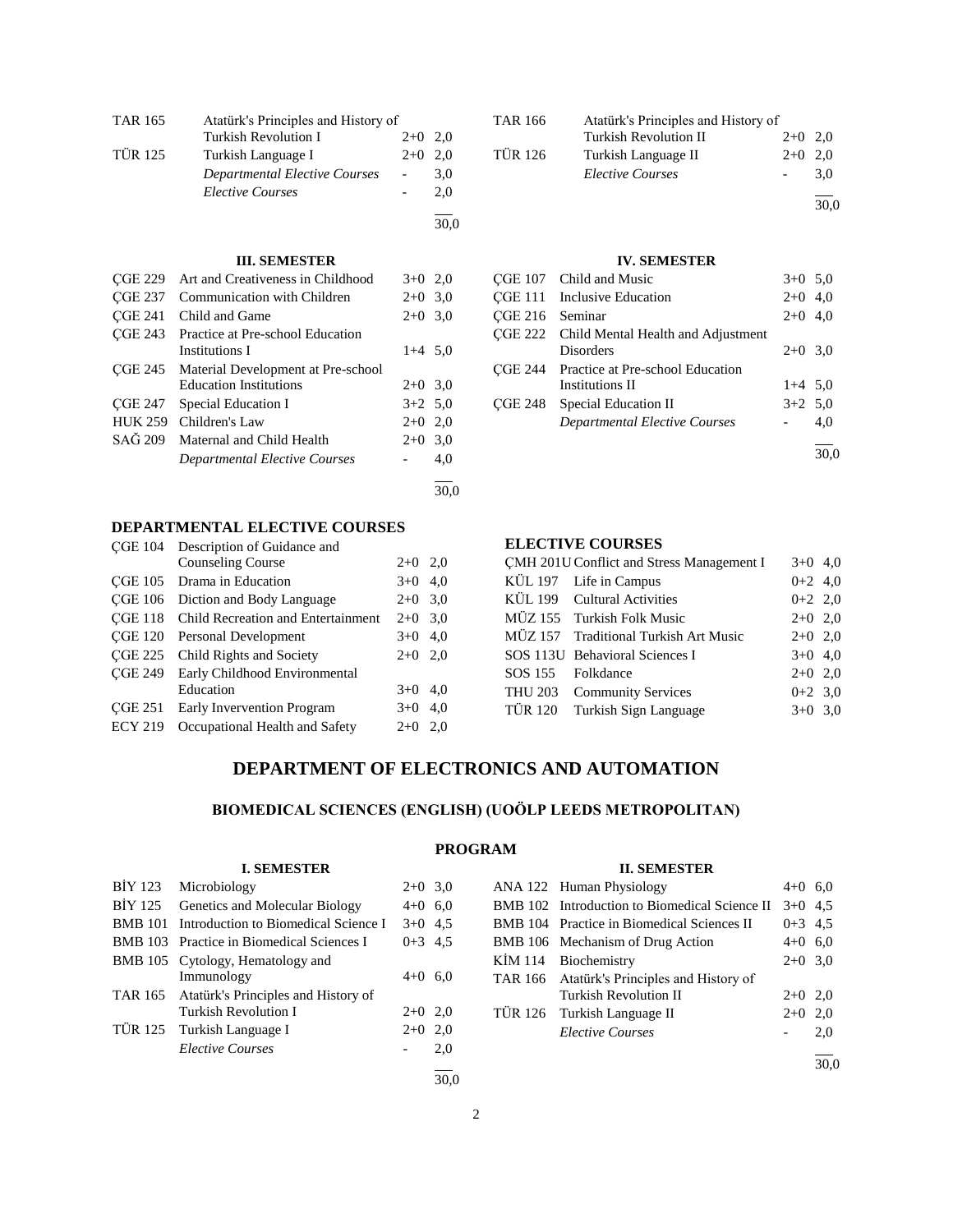|                         | <b>III. SEMESTER</b>                          |           |      |                | <b>IV. SEMESTER</b>                  |           |           |
|-------------------------|-----------------------------------------------|-----------|------|----------------|--------------------------------------|-----------|-----------|
|                         | 230 039 (Eng) Cellular Basis of Disease       | $5+0$ 7.5 |      |                | 300 12 (Eng) Biology of Cancer       | $5+0$ 7.5 |           |
|                         | 300.13 (Eng) Research Investigations          | $5+0$ 7.5 |      |                | 300 35 (Eng) Mechanisms of Disease   |           |           |
|                         | 300 39 (Eng) Diagnosis of Infectious Disease  | $5+0$ 7.5 |      |                | Transmission                         | $5+0$ 7.5 |           |
|                         | 300.42 (Eng) Professional Scientific Practice | $5+0$ 7.5 |      |                | 300 41 (Eng) DNA Technology          | $5+0$ 7.5 |           |
|                         |                                               |           |      |                | <b>Elective Courses</b>              |           | 7,5       |
|                         |                                               |           | 30,0 |                |                                      |           | 30,0      |
| <b>ELECTIVE COURSES</b> |                                               |           |      | <b>MÜZ 157</b> | <b>Traditional Turkish Art Music</b> |           | $2+0$ 2,0 |
|                         | 300 40 (Eng) Applied Molecular Biology        | $5+0$ 7.5 |      | <b>SEK 222</b> | Work Place Psychology                |           | $2+0$ 3.0 |
|                         | $300\,40*$ (Eng) Medical Pharmacology         | $5+0$ 7.5 |      | <b>SEK 230</b> | Speed Reading Techniques and         |           |           |
| <b>BEÖ 155</b>          | <b>Physical Education</b>                     | $2+0$ 2,0 |      |                | Shorthand                            |           | $1+1$ 3.0 |
| <b>CEK 210</b>          | Health Insurance and Social                   |           |      | <b>SNT 155</b> | History of Art                       |           | $2+0$ 2,0 |
|                         | <b>Security Applications</b>                  | $2+0$ 3.0 |      | SOS 155        | Folkdance                            |           | $2+0$ 2,0 |
| ILT 201                 | Interpersonal Communication                   | $3+0$ 4.5 |      | <b>THU 203</b> | <b>Community Services</b>            |           | $0+2$ 3,0 |
| KÜL 199                 | Cultural Activities                           | $0+2$ 2,0 |      |                |                                      |           |           |
| <b>MÜZ 155</b>          | Turkish Folk Music                            | $2+0$ 2,0 |      |                |                                      |           |           |
|                         |                                               |           |      |                |                                      |           |           |

## **DEPARTMENT OF HAIR AND BEAUTY SERVICES**

### **PROGRAM IN HAIRCARE AND BEAUTY SERVICES (KKTC)**

### **PROGRAM IN HAIRCARE AND BEAUTY SERVICES**

 In the program students are training for the profession of hairdressing and beautician, hair styling, hair care, basic skin and body care techniques. In 2009-2010 academic year with the additional placement of students Hair Care and Beauty Services program started its education with academics and experts from the industry training staff qualified to deliver a higher quality service in this area, researchers and innovative qualified intermediate staff aims to educate. Gradute students will have very large business opportunities, according to their professional knowledge, skills and qualified individual characteristics that make a difference in the sector with scientific and technological developments.

### **PROGRAM**

| <b>I. SEMESTER</b>        |                                     |           |      |  |
|---------------------------|-------------------------------------|-----------|------|--|
| BIL 150                   | <b>Fundamentals of Information</b>  |           |      |  |
|                           | Technology                          | $4+0$ 5,0 |      |  |
| $ING 187$ (Eng) English I |                                     | $3+0$ 3.0 |      |  |
| KOZ 204                   | Cosmetic Products                   | $2+0$ 2,0 |      |  |
| SGH 104                   | Microbiology and Hygiene            | $2+0$ 2,0 |      |  |
| SGH 107                   | Makeup Basics                       | $1+2$ 3.0 |      |  |
| SGH 108                   | Hair and Skin Diseases              | $2+0$ 2,0 |      |  |
| SGH 109                   | Skin Treatments                     | $1+3$ 3.0 |      |  |
| <b>SGH 115</b>            | Hairdressing and Care I             | $2+2$ 4.0 |      |  |
| TAR 165                   | Atatürk's Principles and History of |           |      |  |
|                           | Turkish Revolution I                | $2+0$     | 2,0  |  |
| <b>TÜR 125</b>            | Turkish Language I                  | $2+0$     | 2,0  |  |
|                           | <i>Elective Courses</i>             |           | 2,0  |  |
|                           |                                     |           | 30.0 |  |

#### **III. SEMESTER**

| ANA 215 Fundamentals of Body and Physiology 2+0 3,0 |           |  |
|-----------------------------------------------------|-----------|--|
| SGH 220 Body Treatments II                          | $1+2$ 3.0 |  |

|                          | <b>II. SEMESTER</b>                 |           |      |
|--------------------------|-------------------------------------|-----------|------|
| İNG 188 (Eng) English II |                                     | $3+0$ 3.0 |      |
| KİM 120                  | <b>Fundamentals of Chemistry</b>    | $2+0$     | 4.0  |
| <b>SGH 112</b>           | Depilation                          | $1+1$ 2,0 |      |
| <b>SGH 114</b>           | <b>Plastic Makeup</b>               | $1+2$ 3.0 |      |
| SGH 116                  | Hairdressing and Care II            | $2+2$ 4.0 |      |
| <b>SGH 118</b>           | Massage                             | $1+2$ 3.0 |      |
| <b>SGH 120</b>           | Hand-Foot and Nail Care             | $1+2$ 2.0 |      |
| <b>SGH 219</b>           | <b>Body Treatments I</b>            | $1+2$ 3.0 |      |
| TAR 166                  | Atatürk's Principles and History of |           |      |
|                          | <b>Turkish Revolution II</b>        | $2+0$     | 2,0  |
| <b>TÜR 126</b>           | Turkish Language II                 | $2+0$     | 2,0  |
|                          | <i>Elective Courses</i>             |           | 2,0  |
|                          |                                     |           | 30.0 |

### **IV. SEMESTER**

|         | EST 202 Esthetics and Ethics | $2+0$ 2,0 |  |
|---------|------------------------------|-----------|--|
| İŞL 209 | <b>Business Management</b>   | $2+0$ 2,0 |  |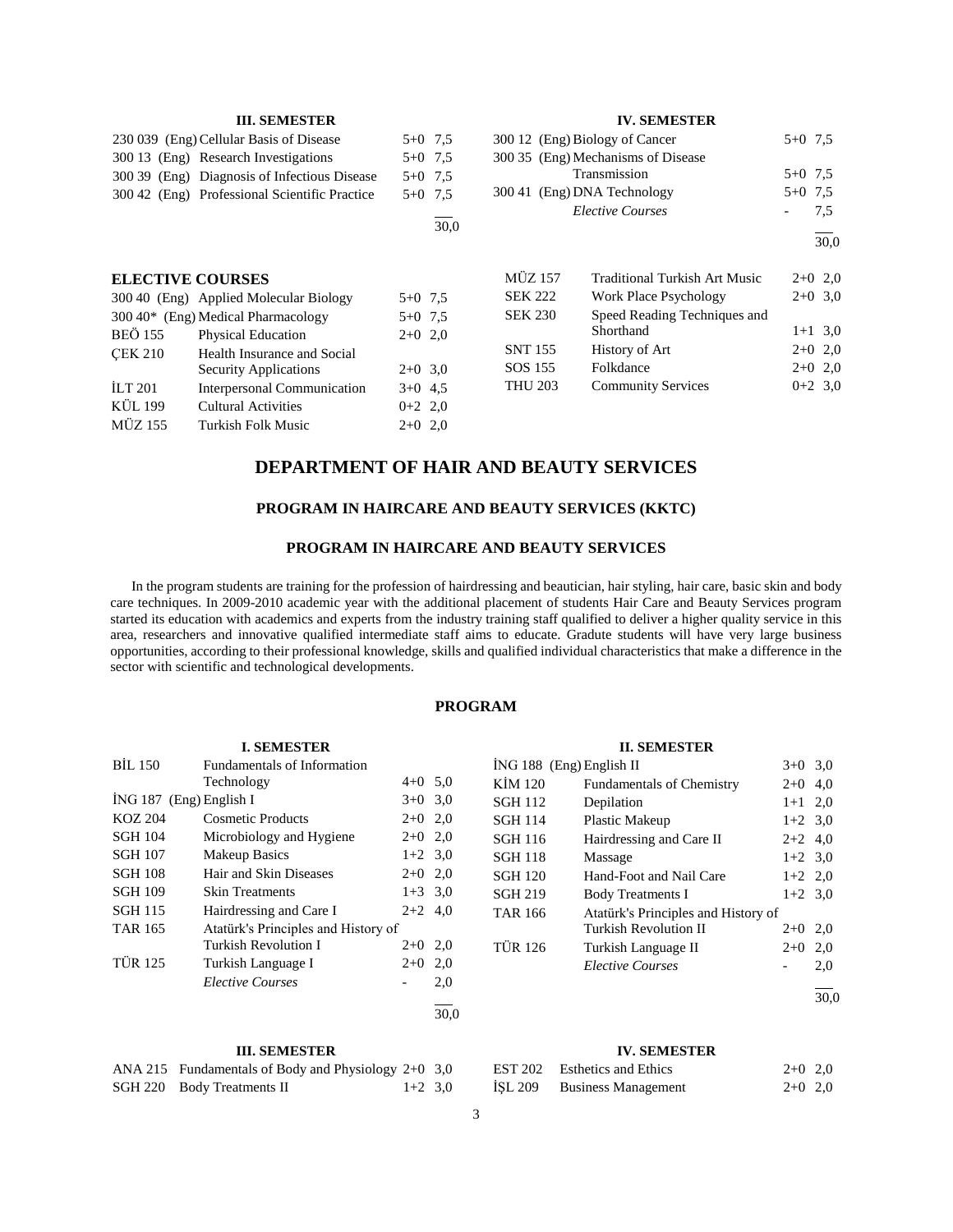|                   | SGH 221 Special Massage Techniques | $1+2$ 4,0           |     |
|-------------------|------------------------------------|---------------------|-----|
|                   | SGH 223 Permanent Makeup           | $1+2$ 4,0           |     |
| SGH 225 Epilation |                                    | $1+2$ 4,0           |     |
|                   | SGH 227 Hair Coloring I            | $1+3$ 4,0           |     |
|                   | SGH 229 Hair Cut I                 | $1+2$ 3,0           |     |
|                   | Departmental Elective Courses      | $\omega_{\rm{max}}$ | 5.0 |
|                   |                                    |                     |     |

30,0

### **DEPARTMENTAL ELECTIVE COURSES**

| CGE 106        | Diction and Body Language                     | $2+0$ 3.0 |     |
|----------------|-----------------------------------------------|-----------|-----|
| <b>ECY 219</b> | Occupational Health and Safety                | $2+0$     | 2,0 |
| ECY 223        | <b>Infectious Diseases</b>                    | $2+0$     | 3,0 |
| KOZ 205        | <b>Skin Care with Natural Products</b>        | $1+1$     | 3.0 |
| KOZ 206        | Cosmetic Chemistry and Applications $1+1$ 3,0 |           |     |
| SGH 205        | Hair and Makeup Design on the                 |           |     |
|                | Computer                                      | $1+1$ 3.0 |     |
| <b>SGH 226</b> | Reflexology                                   | $1+2$ 5.0 |     |
| <b>SGH 230</b> | Seasonal Hair and Makeup Design               | $1+2$ 5.0 |     |
| SGH 236        | Stage Makeup and Lens                         | $1+2$ 5.0 |     |
|                |                                               |           |     |

|                 | SGH 216 Installing Hair and Beard Construction |           |      |
|-----------------|------------------------------------------------|-----------|------|
|                 | Applications                                   | $2+1$ 3.0 |      |
|                 | SGH 222 Nail Decoration Techniques             | $2+1$ 4,0 |      |
| SGH 224 Seminar |                                                | $2+0$ 2,0 |      |
|                 | SGH 232 Hair Coloring II                       | $1+3$ 4.0 |      |
|                 | SGH 234 Hair Cut II                            | $1+2$ 3,0 |      |
|                 | Departmental Elective Courses                  |           | 10.0 |
|                 |                                                |           |      |

30,0

### **ELECTIVE COURSES**

|                | CMH 201U Conflict and Stress Management I   | $3+0$     | 4.0 |
|----------------|---------------------------------------------|-----------|-----|
|                | ILT 303U Image and Reputation Management in |           |     |
|                | Professional Life                           | $3+0$ 4,0 |     |
|                | ISL 205U Business Administration            | $3+0$ 5.0 |     |
|                | KÜL 197 Life in Campus                      | $0+2$ 4,0 |     |
| KÜL 199        | <b>Cultural Activities</b>                  | $0+2$ 2,0 |     |
|                | MÜZ 155 Turkish Folk Music                  | $2+0$ 2,0 |     |
|                | MÜZ 157 Traditional Turkish Art Music       | $2+0$ 2,0 |     |
| SOS 155        | Folkdance                                   | $2+0$ 2,0 |     |
|                | THU 203 Community Services                  | $0+2$ 3.0 |     |
| <b>TÜR 120</b> | Turkish Sign Language                       | $3+0$ 3.0 |     |

### **DEPARTMENT OF HEALTH CARE SERVICES**

#### **PROGRAM IN GERIATRIC CARE**

 Geriatric Care program leads an important role in social work area according to the the changes occured in the mobility of world and our countries population due to young people population is reduced and the elderly population increased, also changes occured into the traditional structure of family. In order to adapted students to become familiar with recent developments in the industry Geriatric Care Program principles and practices of elderly care are training with anatomy, physiology, and basic gerontology. Graduate students from this program can work in the area of elderly care services, Social Services and Child Protection Agency are carried out by municipalities, hospitals, non-governmental organizations, nursing homes, elderly nursing homes, dormitories and the powerless, day centers for the elderly, health applications for units, home care services, elderly home editing, etc.

### **PROGRAM**

|                           | <b>I. SEMESTER</b>                  |           |     |
|---------------------------|-------------------------------------|-----------|-----|
| <b>ANA 104</b>            | Anatomy                             | $2+0$     | 3,0 |
| <b>ANA 108</b>            | Physiology                          | $2+0$     | 3,0 |
| <b>BIL 150</b>            | Fundamentals of Information         |           |     |
|                           | Technology                          | $4+0$ 5,0 |     |
| <b>ETK 103</b>            | <b>Professional Ethics</b>          | $2+0$ 2,0 |     |
| $ING 187$ (Eng) English I |                                     | $3+0$ 3,0 |     |
| <b>TAR 165</b>            | Atatürk's Principles and History of |           |     |
|                           | <b>Turkish Revolution I</b>         | $2+0$ 2,0 |     |
| <b>TÜR 125</b>            | Turkish Language I                  | $2+0$ 2,0 |     |
| YAB 103                   | Professional Terminology            | $2+0$ 3,0 |     |
| <b>YAB</b> 117            | Principles and Practices in Eldery  |           |     |
|                           | Care I                              | $3+1$     | 5,0 |
|                           | <b>Elective Courses</b>             |           | 2,0 |
|                           |                                     |           |     |

|                            | <b>II. SEMESTER</b>                 |           |      |
|----------------------------|-------------------------------------|-----------|------|
| $ING 188$ (Eng) English II |                                     | $3+0$ 3.0 |      |
| SAĞ 124                    | <b>Public Health</b>                | $2+0$     | 2.0  |
| <b>TAR 166</b>             | Atatürk's Principles and History of |           |      |
|                            | Turkish Revolution II               | $2+0$ 2.0 |      |
| <b>TÜR 126</b>             | Turkish Language II                 | $2+0$     | 2.0  |
| <b>YAB 118</b>             | Principles and Practices in Eldery  |           |      |
|                            | Care II                             | $3+1$     | 5,0  |
| YAB 120                    | Drug Information                    | $2+0$     | 3,0  |
| YAR 122                    | <b>Fundamentals of Gerontology</b>  | $2+0$     | 4.0  |
|                            | Departmental Elective Courses       |           | 4,0  |
|                            | <i>Elective Courses</i>             |           | 5,0  |
|                            |                                     |           | 30.0 |

30,0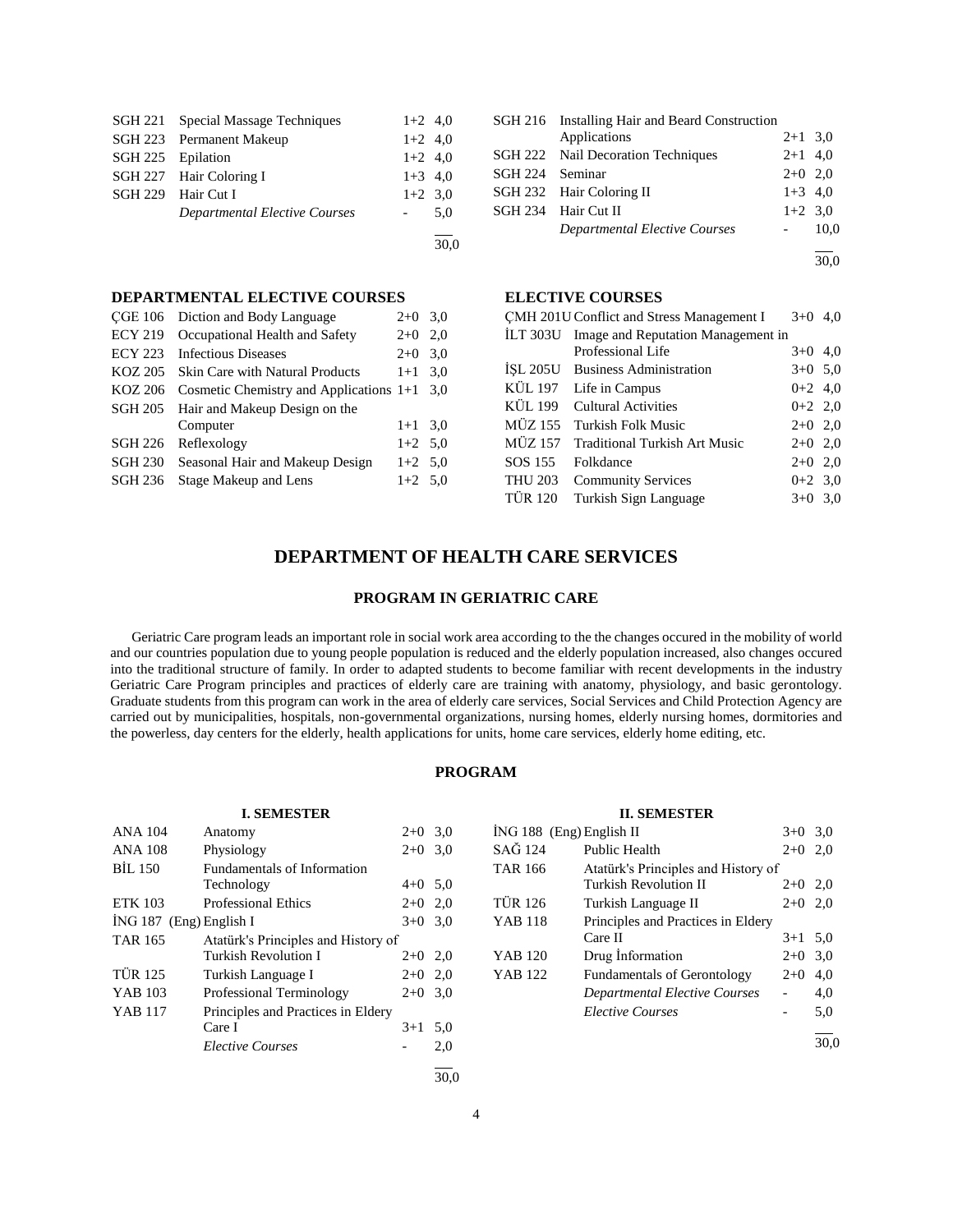### **III. SEMESTER**

| PSI 235        | Geropsychology                          | $2+0$ 3,0 |     |
|----------------|-----------------------------------------|-----------|-----|
| SAĞ 205        | <b>First Aid</b>                        | $2+0$ 3.0 |     |
| SOS 220        | <b>Health Sociology</b>                 | $2+0$ 2,0 |     |
| <b>YAB 211</b> | <b>Gerontology Social Services</b>      | $2+0$ 3.0 |     |
| YAB 215        | Communication with the Elderly          | $2+0$ 3.0 |     |
| YAB 217        | <b>Elderly Nutrition</b>                | $2+0$ 3.0 |     |
| YAB 219        | Knowledge of Disease                    | $2+0$     | 4.0 |
| YAB 229        | Principles and Practices in Eldery Care |           |     |
|                | Ш                                       | $3+1$     | 5,0 |
|                | <b>Departmental Elective Courses</b>    |           | 4,0 |
|                |                                         |           |     |

# **IV. SEMESTER**

| PSI 214         | Geropsychiatry                                  | $2+0$ 3.0 |      |
|-----------------|-------------------------------------------------|-----------|------|
|                 | YAB 208 Aged Care Services at Home              | $2+0$ 3.0 |      |
|                 | YAB 216 Social Rehabilitation                   | $2+0$ 4.0 |      |
|                 | YAB 224 Personal Care                           | $1+1$ 3.0 |      |
|                 | YAB 230 Principles and Practices in Eldery Care |           |      |
|                 | IV                                              | $3+1$ 5,0 |      |
|                 | YAB 232 Physical Rehabilitation                 | $2+0$ 4,0 |      |
| YAB 234 Seminar |                                                 | $2+0$     | 4.0  |
|                 | <b>Departmental Elective Courses</b>            |           | 4.0  |
|                 |                                                 |           |      |
|                 |                                                 |           | 30.0 |

| <b>DEPARTMENTAL ELECTIVE COURSES</b> |  |  |
|--------------------------------------|--|--|
|                                      |  |  |

| <b>CEV 322</b> Environment Health                | $2+0$ 3,0 |     |
|--------------------------------------------------|-----------|-----|
| CGE 106<br>Diction and Body Language             | $2+0$ 3,0 |     |
| <b>ECY 219</b><br>Occupational Health and Safety | $2+0$ 2,0 |     |
| ECY 223 Infectious Diseases                      | $2+0$ 3,0 |     |
| SHZ 106<br>Introduction to Social Work           | $2+0$ 3,0 |     |
| TLT 202<br><b>Medical Waste</b>                  | $2+0$ 3.0 |     |
| YAB 116 Wound Care                               | $1+0$ 2,0 |     |
| YAB 124 Successful Aging                         | $2+0$ 3,0 |     |
| YAB 222 Nutraceuticals                           | $2+0$ 2,0 |     |
| YAB 226 Occupational Therapy                     | $1+1$ 2,0 |     |
| YAB 228 Palliative Care                          | $2+0$     | 2.0 |
|                                                  |           |     |

| YAB 236 Exercise and Recreational Activities |           |  |
|----------------------------------------------|-----------|--|
| in the Elderly                               | $1+1$ 2,0 |  |

### **ELECTIVE COURSES**

|                   | CMH 201U Conflict and Stress Management I | $3+0$ 4,0 |  |
|-------------------|-------------------------------------------|-----------|--|
|                   | KÜL 197 Life in Campus                    | $0+2$ 4,0 |  |
|                   | KÜL 199 Cultural Activities               | $0+2$ 2,0 |  |
|                   | MÜZ 155 Turkish Folk Music                | $2+0$ 2,0 |  |
|                   | MÜZ 157 Traditional Turkish Art Music     | $2+0$ 2,0 |  |
| SOS 155 Folkdance |                                           | $2+0$ 2,0 |  |
|                   | THU 203 Community Services                | $0+2$ 3.0 |  |
|                   | TÜR 120 Turkish Sign Language             | $3+0$ 3.0 |  |
|                   |                                           |           |  |

# **DEPARTMENT OF MEDICAL SERVICES AND TECHNIQUES**

### **PROGRAM IN MEDICAL LABORATORY TECHNIQUES**

 The purpose of Medical Laboratory Techniques Program is to train students as medical laboratory technicians who can analyses medical situations for health institutions, laboratories and patient diagnosis centers. The program?s graduates have the skillis of laboratory equipment, machinery, tools and equipment of medical materials, using biochemical, microbiological, pathological knowledge and they can make hematological analysis. Graduate students can work at various health facilities, private clinics and analysis laboratories, research centers, health organizations, institutes of sanitation and food industry enterprises.

### **PROGRAM**

|                           | <b>I. SEMESTER</b>                   |                          |      |                            | <b>II. SEMESTER</b>                    |           |      |
|---------------------------|--------------------------------------|--------------------------|------|----------------------------|----------------------------------------|-----------|------|
| <b>ANA 104</b>            | Anatomy                              | $2+0$ 3.0                |      | <b>ANA 108</b>             | Physiology                             | $2+0$ 3.0 |      |
| BIL 150                   | Fundamentals of Information          |                          |      | <b>BIY 110</b>             | <b>Fundamental of Microbiology</b>     | $2+0$ 4,0 |      |
|                           | Technology                           | $4+0$ 5.0                |      | $ING 188$ (Eng) English II |                                        | $3+0$ 3.0 |      |
| $ING 187$ (Eng) English I |                                      | $3+0$ 3.0                |      | KIM 130                    | <b>Fundamentals of Biochemistry</b>    | $2+0$ 4,0 |      |
| KIM 137                   | <b>Fundamental of Chemistry</b>      | $2+0$ 4,0                |      | <b>TAR 166</b>             | Atatürk's Principles and History of    |           |      |
| <b>TAR 165</b>            | Atatürk's Principles and History of  |                          |      |                            | <b>Turkish Revolution II</b>           | $2+0$ 2.0 |      |
|                           | Turkish Revolution I                 | $2+0$ 2,0                |      | <b>TLT</b> 104             | Clinical Microbiology                  |           |      |
| <b>TLT 101</b>            | <b>Medical Biology and Genetics</b>  | $3+0$ 4,0                |      |                            | Applications                           | $1+2$ 4,0 |      |
| <b>TLT</b> 103            | <b>Laboratory Safety</b>             | $1+0$ 2,0                |      | <b>TLT</b> 106             | <b>Basic Laboratory Applications I</b> | $1+2$ 4,0 |      |
| <b>TÜR 125</b>            | Turkish Language I                   | $2+0$ 2,0                |      | <b>TÜR 126</b>             | Turkish Language II                    | $2+0$ 2,0 |      |
|                           | <b>Departmental Elective Courses</b> | $\overline{\phantom{0}}$ | 2,0  |                            | <b>Elective Courses</b>                |           | 4,0  |
|                           | <b>Elective Courses</b>              | $\overline{\phantom{a}}$ | 3,0  |                            |                                        |           | 30,0 |
|                           |                                      |                          | 30.0 |                            |                                        |           |      |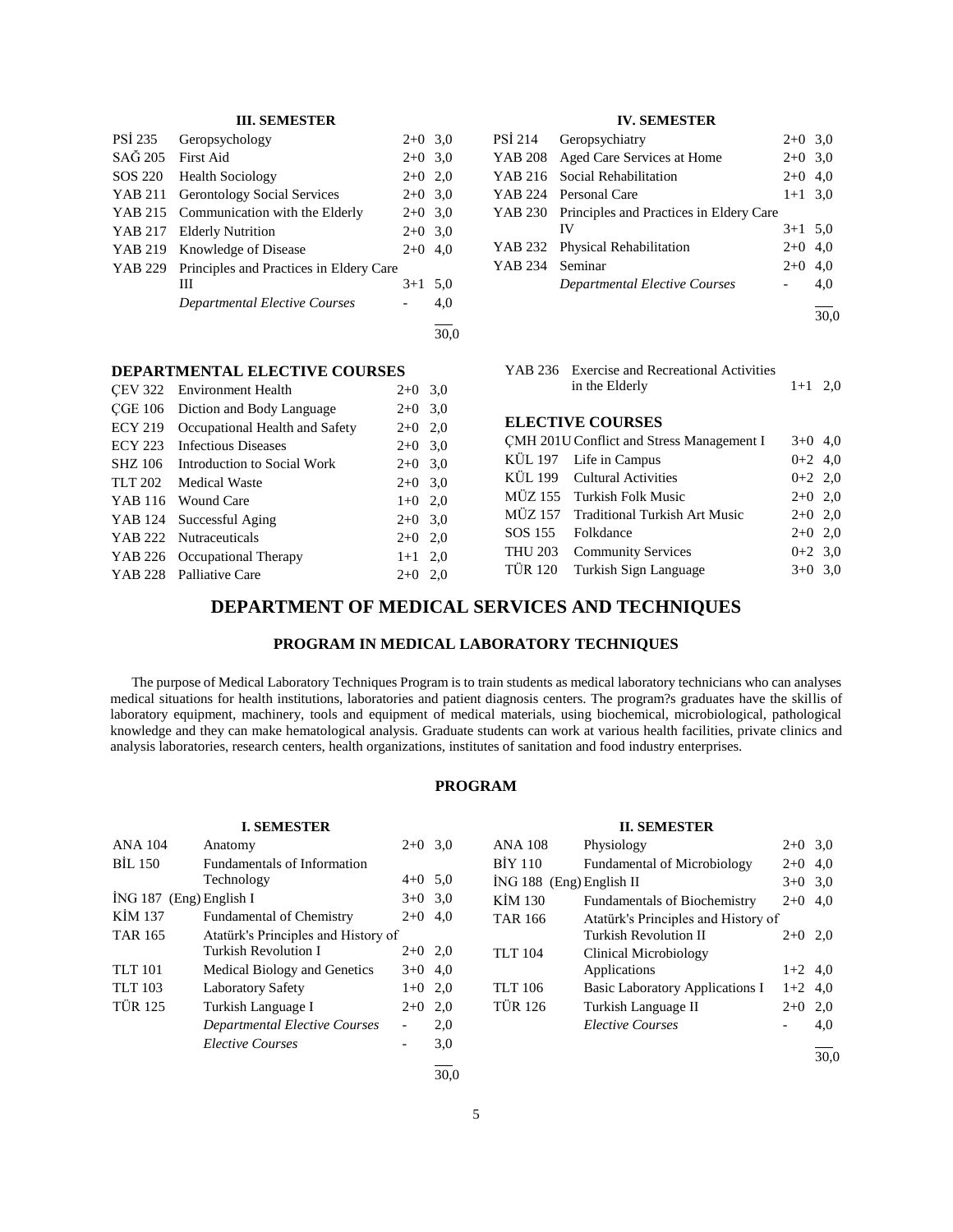## **III. SEMESTER**

| <b>ETK 207</b> | <b>Professional Ethics</b>              | $2+0$ 3,0 |     |
|----------------|-----------------------------------------|-----------|-----|
| KIM 267        | Clinical Biochemistry and               |           |     |
|                | Applications                            | $2+2$ 5.0 |     |
| <b>TLT 203</b> | Hematology                              | $2+0$ 3.0 |     |
| TLT 213        | <b>Experimental Animals</b>             | $2+0$ 3.0 |     |
| <b>TLT 215</b> | Parasitology                            | $2+0$ 4,0 |     |
| TLT 225        | <b>Basic Laboratory Applications II</b> | $1+2$ 4,0 |     |
| <b>TLT 227</b> | Serological Techniques                  | $2+0$     | 2.0 |
|                | <b>Departmental Elective Courses</b>    |           | 6,0 |
|                |                                         |           |     |

Techniques 2+0 3,0

**DEPARTMENTAL ELECTIVE COURSES**

ECY 219 Occupational Health and Safety 2+0 2,0 ECY 223 Infectious Diseases 2+0 3,0 TLT 202 Medical Waste 2+0 3,0

TLT 217 Genetic Analysis 2+0 3,0

TLT 221 Methods of Criminal Investigation 2+0 3,0

BİY 238 Microscopy and Preparation

TLT 216 Radiation Biology and Nuclear<br>Medicine

TLT 218 Blood Banking and Transfusion<br>Medicine

#### **IV. SEMESTER**

| BIY 236 Cytology  |                                          | $2+0$ 5.0 |     |
|-------------------|------------------------------------------|-----------|-----|
|                   | SAĞ 220 Public Health                    | $2+0$ 5.0 |     |
| SAĞ 222 First Aid |                                          | $2+1$ 3,0 |     |
|                   | TLT 214 Pathology                        | $2+0$ 5.0 |     |
|                   | TLT 220 Health Services Management       | $2+0$ 3.0 |     |
| <b>TLT 222</b>    | <b>Biosafety in Medical Laboratories</b> | $2+0$ 3.0 |     |
|                   | <b>Departmental Elective Courses</b>     |           | 6,0 |
|                   |                                          |           |     |

 $\frac{1}{30.0}$ 

#### **ELECTIVE COURSES**

|                   | CMH 201U Conflict and Stress Management I | $3+0$ 4,0 |  |
|-------------------|-------------------------------------------|-----------|--|
|                   | KÜL 197 Life in Campus                    | $0+2$ 4,0 |  |
|                   | KÜL 199 Cultural Activities               | $0+2$ 2,0 |  |
|                   | MÜZ 155 Turkish Folk Music                | $2+0$ 2,0 |  |
|                   | MÜZ 157 Traditional Turkish Art Music     | $2+0$ 2.0 |  |
| SOS 155 Folkdance |                                           | $2+0$ 2,0 |  |
|                   | THU 203 Community Services                | $0+2$ 3,0 |  |
|                   | TÜR 120 Turkish Sign Language             | $3+0$ 3,0 |  |
|                   |                                           |           |  |

### **DEPARTMENT OF PHARMACY**

 $2+0$  3,0

 $2+0$  3,0

### **PROGRAM IN PHARMACY SERVICES**

 Pharmacy Services is the first program in the field of pharmacy education in our country in terms of the health sector exemplifies. The graduate students that received training according to the nature of the department can work as well as qualified people in the private sector and public sector.

#### **PROGRAM**

|                           | <b>I. SEMESTER</b>                  |         |      |
|---------------------------|-------------------------------------|---------|------|
| BIL 150                   | <b>Fundamentals of Information</b>  |         |      |
|                           | Technology                          | $4 + 0$ | 5,0  |
| <b>BIY 131</b>            | <b>Basic Biology</b>                | $2+0$   | 3,0  |
| <b>ECY 105</b>            | Occupational Terminology            | $2+0$   | 3,0  |
| <b>ECY 107</b>            | Introduction to Pharmacy            |         |      |
|                           | Technician                          | $3+0$   | 3,0  |
| $ING 187$ (Eng) English I |                                     | $3+0$   | 3,0  |
| <b>MAT 134</b>            | <b>Vocational Mathematics</b>       | $3+1$   | 4,0  |
| $SA\bar{G}$ 203           | Basic Public Health                 | $2+0$   | 3,0  |
| <b>TAR 165</b>            | Atatürk's Principles and History of |         |      |
|                           | Turkish Revolution I                | $2+0$   | 2,0  |
| <b>TÜR 125</b>            | Turkish Language I                  | $2+0$   | 2,0  |
|                           | <i>Elective Courses</i>             |         | 2,0  |
|                           |                                     |         | 30.0 |

|                            | <b>II. SEMESTER</b>                 |           |     |
|----------------------------|-------------------------------------|-----------|-----|
| <b>ANA 114</b>             | <b>Basic Anatomy</b>                | $2+0$ 4.0 |     |
| ANA 124                    | <b>Basic Physiology</b>             | $2+0$     | 4,0 |
| BIL 176                    | <b>Professional Computer</b>        | $2+1$ 3.0 |     |
| <b>ECY 106</b>             | Principles of Pharmacy Services     |           |     |
|                            | and Code of Ethics                  | $2+0$     | 4.0 |
| <b>ECY 108</b>             | <b>Pharmacy Practice Laboratory</b> |           |     |
|                            | Services                            | $1+2$ 2,0 |     |
| $ING 188$ (Eng) English II |                                     | $3+0$ 3.0 |     |
| KIM 116                    | <b>Basic Chemistry</b>              | $2 + 1$   | 4.0 |
| <b>TAR 166</b>             | Atatürk's Principles and History of |           |     |
|                            | Turkish Revolution II               | $2+0$     | 2,0 |
| <b>TÜR 126</b>             | Turkish Language II                 | $2+0$     | 2,0 |
|                            | <i>Elective Courses</i>             |           | 2,0 |
|                            |                                     |           |     |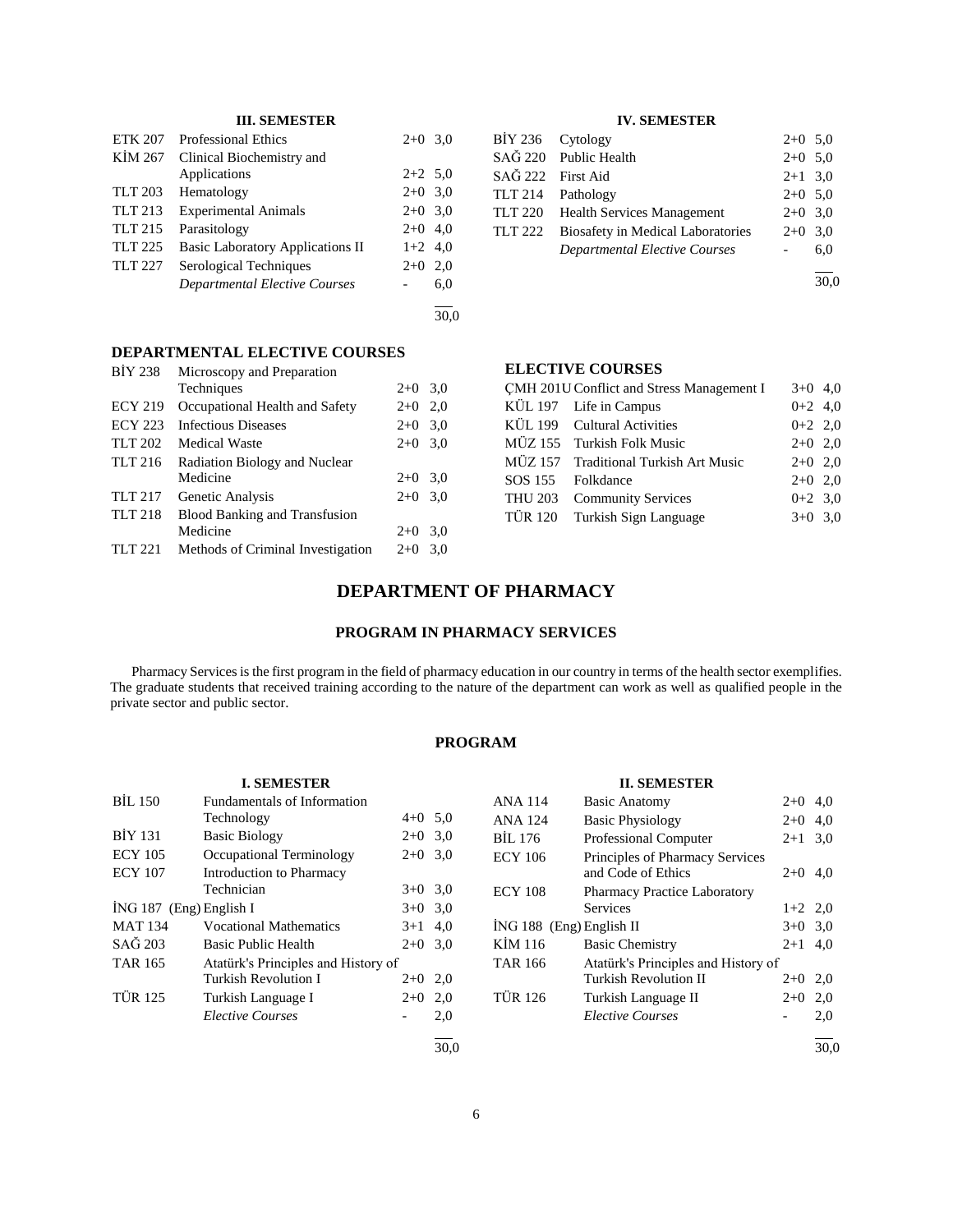### **III. SEMESTER**

| BIY 237           | <b>Basic Microbiology</b>            | $2+0$ 4,0 |     |
|-------------------|--------------------------------------|-----------|-----|
| <b>ECY 207</b>    | <b>Hospital Pharmacy Technicians</b> | $1+0$ 2,0 |     |
| <b>ECY 209</b>    | <b>Basic Information on Diseases</b> | $2+0$ 4,0 |     |
| ECY 217           | Basic Calculation in Pharmacy        | $2+0$ 4,0 |     |
| ECY 221           | Practical Drug Information I         | $3+0$ 4,0 |     |
|                   | KİM 263 Basic Biochemistry           | $2+0$ 5,0 |     |
| SAĞ 205 First Aid |                                      | $2+0$ 3.0 |     |
|                   | <b>Departmental Elective Courses</b> |           | 4,0 |
|                   |                                      |           |     |

 $\frac{1}{30.0}$ 

### **DEPARTMENTAL ELECTIVE COURSES**

| <b>ECY 213</b> | Non-prescription Drugs          | $1+0$ 2,0 |     |
|----------------|---------------------------------|-----------|-----|
| <b>ECY 215</b> | Basic Immunology                | $2+0$ 2,0 |     |
| <b>ECY 218</b> | Pharmacovigilance               | $1+0$ 2,0 |     |
| <b>ECY 219</b> | Occupational Health and Safety  | $2+0$ 2,0 |     |
| <b>ECY 220</b> | <b>Rational Drug Use</b>        | $1+0$ 2,0 |     |
| <b>ECY 223</b> | <b>Infectious Diseases</b>      | $2+0$ 3,0 |     |
| <b>ECY 226</b> | Drug Application Skills         | $1+0$ 2,0 |     |
| <b>IKT 222</b> | <b>Health Economy</b>           | $2+0$ 2,0 |     |
| ISL 109        | <b>Introduction to Business</b> | $2+0$     | 2,0 |
| YAB 222        | Nutraceuticals                  | $2+0$     | 2.0 |
|                |                                 |           |     |

#### **IV. SEMESTER**

|                | <b>ECY 210</b> Natural Products             | $2 + 1$   | 4,0 |
|----------------|---------------------------------------------|-----------|-----|
| ECY 212        | Drug Intoxication                           | $2+0$ 4,0 |     |
| <b>ECY 214</b> | <b>Health Psychology</b>                    | $2+0$ 3.5 |     |
|                | ECY 216 Pharmacy Registration And Inventory |           |     |
|                | Management                                  | $2+0$ 3.0 |     |
| <b>ECY 222</b> | Practical Drug Information II               | $3+0$ 4,0 |     |
| <b>ECY 224</b> | Drug Forms and Medical Supplies             | $3+0$ 3.0 |     |
| <b>ILT 201</b> | <b>Interpersonal Communication</b>          | $3+0$ 4.5 |     |
|                | <b>Departmental Elective Courses</b>        |           | 4.0 |
|                |                                             |           |     |

#### **ELECTIVE COURSES**

|         | CMH 201U Conflict and Stress Management I | $3+0$ 4,0 |  |
|---------|-------------------------------------------|-----------|--|
|         | İŞL 205U Business Administration          | $3+0$ 5.0 |  |
|         | KÜL 197 Life in Campus                    | $0+2$ 4,0 |  |
|         | KÜL 199 Cultural Activities               | $0+2$ 2,0 |  |
|         | MÜZ 155 Turkish Folk Music                | $2+0$ 2,0 |  |
|         | MÜZ 157 Traditional Turkish Art Music     | $2+0$ 2,0 |  |
|         | SOS 155 Folkdance                         | $2+0$ 2,0 |  |
|         | THU 201 Community Services                | $0+2$ 2,0 |  |
| TÜR 120 | Turkish Sign Language                     | $3+0$ 3.0 |  |
|         |                                           |           |  |

#### **COURSE CONTENTS**

#### **ANA 104 Anatomy 2+0 3,0**

Used in anatomy and the status indicates Order; the major axis and the plane is defined; Bone Structure, Types of joint and muscle of the General Features Description; Tissue Structure (epithelium, connective tissue, cartilage, bone); upper limbs bone, joint and muscle of lower limbs bones, joints and muscles; Back and Body of the bones, joints and muscles; Peripheral Nervous System, Circulatory System, Respiratory System, Digestive System, Urinary System, Genital System, Endocrine System, Central Nervous System, Sense Organs.

#### **ANA 108 Physiology 2+0 3,0**

Cell Physiology, Definitions; Blood Physiology; Deposit Physiology, Nervous System Physiology; Circulatory System Physiology; EKG, Respiratory System Physiology of the Digestive System Physiology of the Urinary System Physiology, Reproduction and Life Height Physiological Changes; Endocrinology, Central Nervous System, Metabolism and Nutrition.

### **ANA 114 Basic Anatomy 2+0 4,0**

Basic Terms and Concepts in Anatomy; Cell Structure and Types; Skeletal System; Muscular System; Blood and Fluidelectrolyte; Anatomyof the Heart and Vascular Structures; Anatomical Structure of Upper and Lower Respiratory Tract; Anatomical Structure of Thorax and Breast; Anatomical Structure of the Central Nervous System; Peripheral Anatomical Structure of the Peripheral Nervous System; Sensory Organs; Structure of Pituitary Gland and Other Parts of the Endocrine System; Digestive Tract Organs: Structure of organs and glands of the digestive system; Urogenital System: Structures of the female urogenital system, Structures of the male urogenital system.

**ANA 122 Human Physiology 4+0 6,0**

Cell Physiology, Definitions; Blood Physiology; Muscle Physiology; Nervous System Physiology; Physiology of the Circulatory System; EKG; Physiology of the Respiratory System; Physiology of the Digestive System; Physiology of the Urinary System; Reproduction and Physiological Changes During Life; Endocrinology; Central Nervous System; Metabolism and Nutrition.

### **ANA 124 Basic Physiology 2+0 4,0**

Basic Concepts and Terms in Physiology: Functions of the Cell; Respiratory Mechanics: Transport of oxygen and carbon dioxide in blood, Functions; Functions of the Heart: Blood circulation, Lymph circulation; Blood and Fluid-Electrolytes; Central Nervous System; Peripheral System; Endocrine System; Urinary System; Digestive System; Sensory Organs; Circulatory System; Reproductive System; Motion System.

**ANA 215 Fundamentals of Body and Physiology 2+0 3,0** Basic Terms and Concepts in Anatomy; Cell Structure and Types; Skeletal System; Muscular System; Anatomical Structure of Upper and Lower Respiratory Tract; Sensory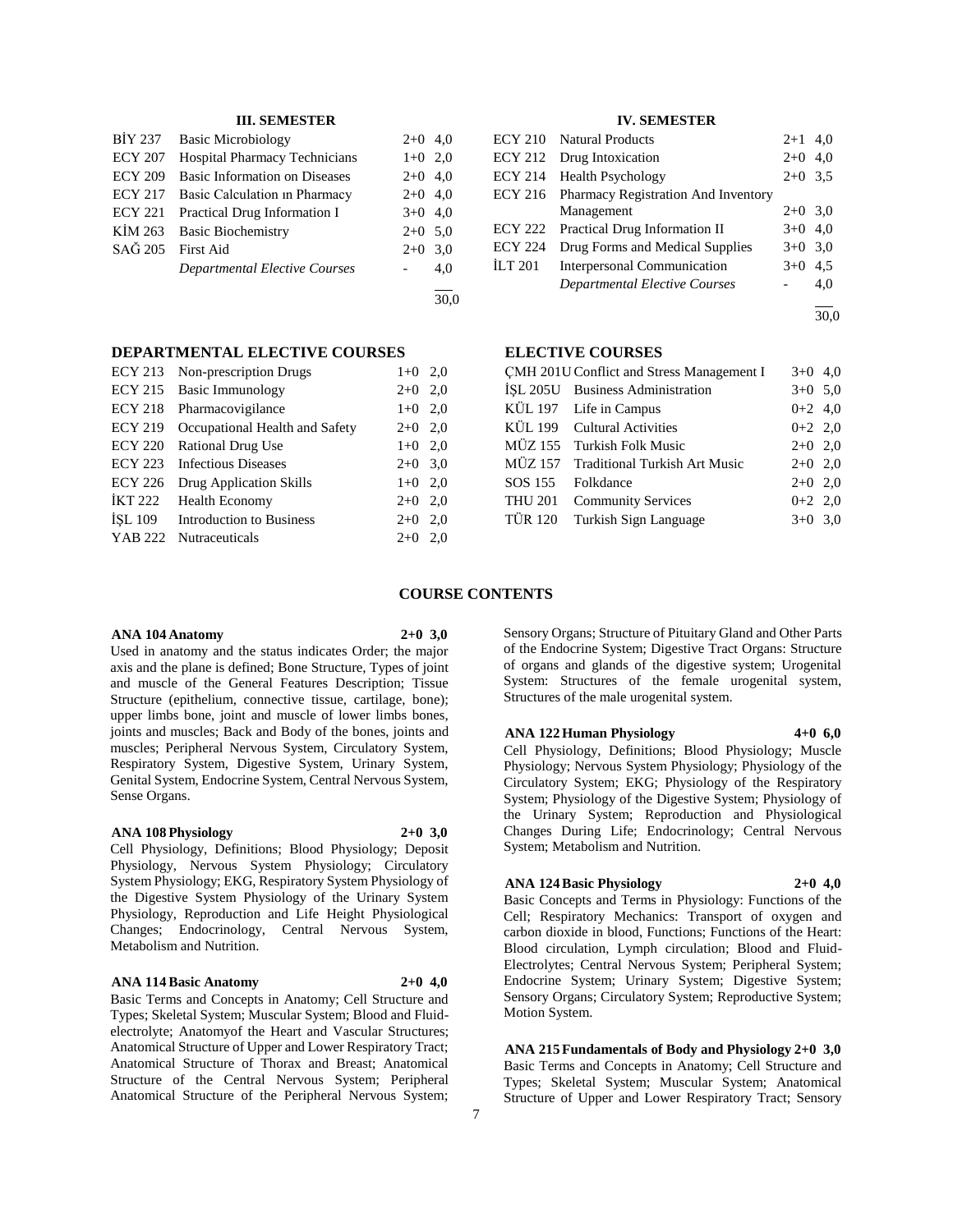Organs; Urogenital System; Basic Terms and Concepts in Physiology; Functions of the Heart: Blood circulation, Lymph circulation; Blood and Fluid-Electrolytes; Central Nervous System, Peripheral System, Endocrine System, Urinary System, Digestive System, Circulatory System, Reproductive System..

#### **BEÖ 155 Physical Education 2+0 2,0**

Definition of Physical Education and Sports; Aims, Disadvantages of Inactive Life; Various Activities for Physical Education; Recreation; Human Physiology; First Aid; Sports Branches: Definition, Rules and Application; Keep Fit Programs.

#### **BİL 150 Fundamentals of Information Technology 4+0 5,0**

Introduction to Computer: History of Computer; Operating Systems: Introduction to operating systems; Office Software-Word Processors and Document Systems: General Characteristics of the Office Software; Office-Software-Spreadsheets Programs: Spreadsheets Programs; Office Software-Presentation Programs: Presentation Programs; E Mail-Personal Communication Management: General Characteristics of the E Mailing System; Effective use of the Internet and Internet Security; Network Technologies. Computer Hardware and Error Detection: Types of Computers; Social Networks and Social Media: Social Media and Introduction to Social Media; Special Application Software: Multimedia; Law and Ethics of Informatics: Intellectual Property and Informatics Law; E-Learning: Developments in E-Learning; E-Government Applications; Computer and Network Security; Latest Strategic<br>Technologies of Informatics: Factors Affecting Technologies of Informatics: Factors Technological Developments.

#### **BİL 176 Professional Computer 2+1 3,0**

The presentations will be prepared for skill development. Students will use variety of reports in MS Office programs, will learn to browse the links at the library to be used in the pharmacy literature and a number of computer applications will be shown. Basic Computer Programs and Pharmacy Automation Programs will be used. Modules of Social Security Provisions in the pharmacy will be used.

### **BİY 110 Fundamental of Microbiology 2+0 4,0**

Microbiology: Scope, Sub-branches, History, Nomenclature; Composition of Microbial Realm; Microorganism Groups; Morphology; Prokaryotic Cell Structure and Its Function; Eukaryotic Cell Structure and Its Function; Microbial Nutrition; Microbial Reproduction; Factors Affecting Reproduction: Culturation, Ways of reproductive measurement; Practical Applications: Laboratory tools, Equipment, Mediums, Painting, Sterilization - Disinfection methods; Metabolism; Genetics; Mutation; Recombination; Normal Flora; Antimicrobial Agents; Chemotherapy; Antibiogram Tests; Viruses; Fungi; Protozoa; Algae; Diagnosis of Infectious Diseases.

### **BİY 123 Microbiology 2+0 3,0**

Basics of Microbiology; Safety in Microbiology; Aseptic Techniques; Computing Methods (Direct Calculation Techniques, Culture Techniques, etc.); Coloring Techniques; Microbial Cell Structure and Its Functions; Microbial Cell Development; Characterization of Bacterial Growth; Factors Affecting the Development and Survival of Microorganisms; Properties of Bacterial Spores; Disinfection and Sterilization; Microbial Pathogenicity and Disease Propagation Mechanism.

# **BİY 125 Genetics and Molecular Biology 4+0 6,0**

The Concept of Cell and Chemical Components of the Cell; Properties and Functions of the Cell Membrane; General Characteristics of Cell Organelles; Information on Genetics: Structure and functions of DNA, Structure of chromatin, DNA replication, Structure and Functions of RNA; Types of RNA; Genetic Information Flows; Genome Organization; Cell Cycle and Control; Basic Principles of Heredity; Definition and Types of Mutation; Physical and Chemical Mutagens; DNA Repair Mechanisms; Molecular Bases of Genetic Diseases.

**BİY 131 Basic Biology 2+0 3,0**

The Material Basis of Life; Formation of Living Organisms; Cell Formation; Difference between Living and Non-Living Cells; Acquisition of Cell and Energy; Human Cell Structure; Organelles and Their Functions; Cell Physiology, Cell Metabolism; DNA Structure and Genetic Code; Cell Division: Stages of cell division by mitosis and meiosis; Cell Inheritance.

#### **BİY 236 Cytology 2+0 5,0**

Evolution of the Cell: Evolution and characteristics of prokaryotic and eukaryotic cells; Chemical Structure of the Cell: Inorganic and organic composition of the cell; Cell Membrane: Structure and functions of the cell membrane, Transitions in the cell membrane, Types of cell and cell matrix connections; Double-membrane Organelles: Structure and functions of the nucleus, Structure and functions of mitochondria and chloroplast; Single-membrane Organelles: Endoplasmic reticulum, Golgi apparatus, Structure and functions of lysosome and peroxisome; Nonmembranous Cells: Ribosome, Centrosome; Structure and Functions of Cytoskeleton.

#### **BİY 237 Basic Microbiology 2+0 4,0**

Microbiology and Its Areas of Use; Microbial Nutrition; Reproduction, Microbial Reproduction Control; Routes of Microbial Transmission; Microbial Prevention: Vaccines and Immunization; Normal Flora Regions and Microorganisms; Groups and General Characteristics of Microorganisms: Bacteria-Fungus, Virus structure and differentiation; Microorganisms and Antibiotics; Resistance Pathways; Basics of Immunology; Contamination; Hygiene and Sanitation.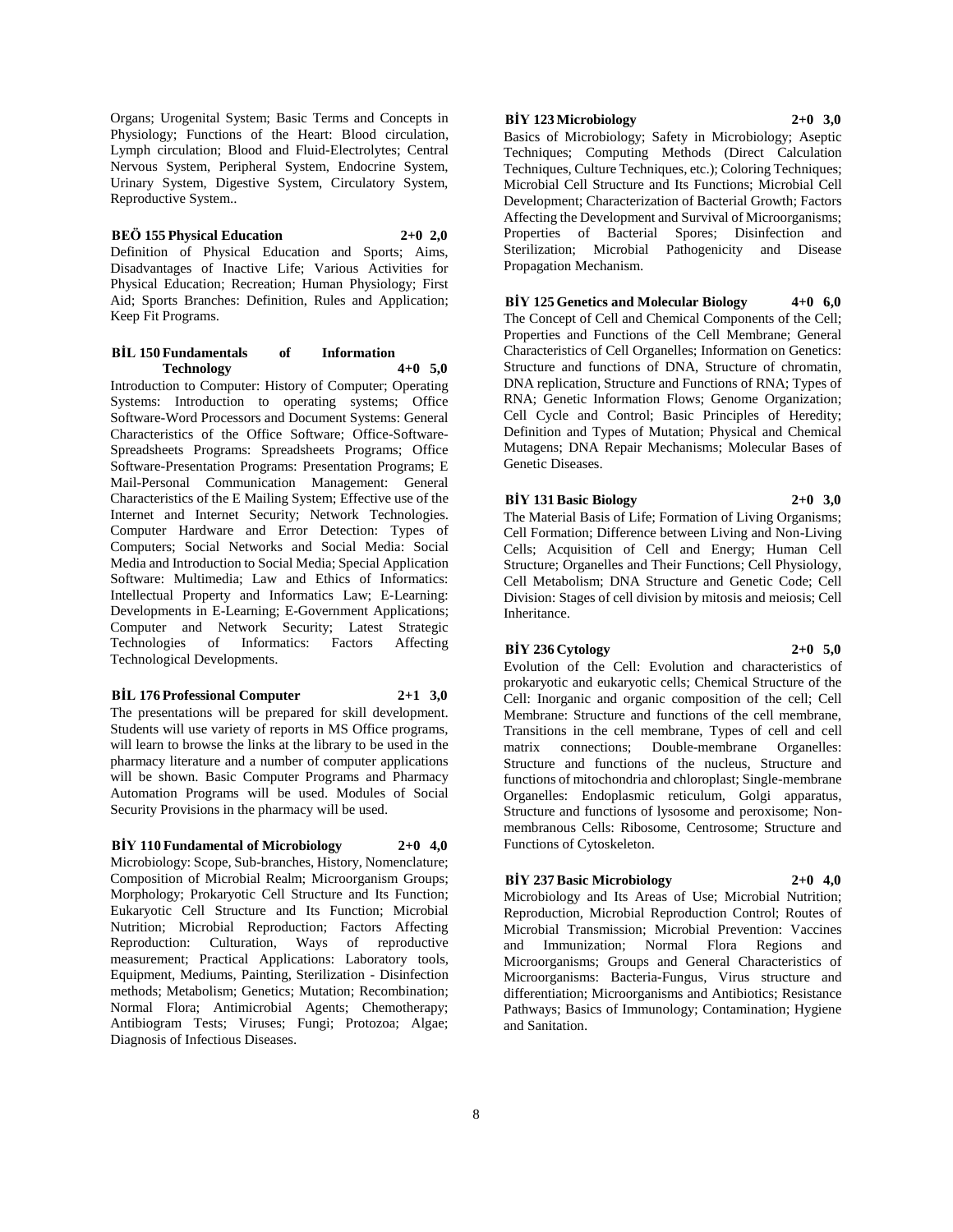| <b>BIY 238 Microscopy</b> | and | <b>Preparation</b> |  |
|---------------------------|-----|--------------------|--|
| <b>Techniques</b>         |     | $2+0$ 3,0          |  |

Structure of Microscope; Technical Description of Microscopes; Parts of Microscope; Microscope Types: Stereo microscope, Dark field microscope, Phase-contrast microscope, Inverted microscope, Fluorescence microscope, Polarizing microscope, Interference microscope, Electron microscope, Confocal microscope, Sound microscope; Examination of Medical Materials: Fixation, Tissue processing, Painting; Immunohistochemical Examinations; Cytopathologic Examinations; Enzymatic Histochemical Examinations; Investigations of Biological Materials; Painting Methods; Cell Counting Methods.

**BMB 101 Introduction to Biomedical Science I 3+0 4,5** Science, and Scientific Method; Cell Structure; Prokaryotic, and Eukaryotic Cells; Cell Functions; Cell Membranes; Cell Organelles; Biology Central Dogma, Protein Synthesis; Genetics: Cell life cycle and basic heredity, Genome (DNA, genes and chromosomes); Genotype and Phenotype; Genetic Basis of Diseases; Tissues and Classification of Tissues; Organs and Systems Biology.

**BMB 102 Introduction to Biomedical Science II 3+0 4,5** Human Anatomy; Introduction to Pathology: Materials used in a pathology laboratory, Laboratory techniques in pathology; Cell Injury, Necrosis and Adaptation; Acute and Chronic Inflammation; Cell Regeneration and Wound Healing; Regulation of Body Fluids; Hemodynamic Disturbances; Human Diseases and Control of Human Diseases; Chemicals and Human Health; Introduction to Cancer Biology.

**BMB 103 Practice in Biomedical Sciences I 0+3 4,5** Laboratory Safety; Laboratory Techniques; Biomedical Instruments; Types of Microscopes and Their Characteristics; General Properties of the Cell (Unicellular Organisms, Multicellular Organisms); Diffusion and Osmosis; Mitotic Cell Division and Meiosis; General Properties of Enzymes; Epithelium Tissue (Epithelium, Gland Epithelium); Connective Tissue (Connective Tissue Cells, Connective Tissue Fibers); Cartilage Tissue (Hyaline Cartilage, Elastic Cartilage, Fibrocartilage); Bone Tissue (Microscopic Structure of Compact Bones, Bone Cells); Blood Tissue (Erythrocytes, Leukocytes, Agranulocytes, Granulocytes, Thrombocytes); Muscle Tissue (Smooth Muscle Structure, Skeletal Muscle Structure, Cardiac Muscle Structure); Nerve Tissue (Nervous Cells, Neuroglia Cells).

**BMB 104 Practice in Biomedical Sciences II 0+3 4,5** Determining Blood Types; Counting Blood Cells (Counting Erythrocytes and Leukocytes); Earthworm Dissection (Morphology and Anatomical Structure); Frog Dissection (Morphology and Anatomical Structure); Preparations of Unicellular Organisms; Histolytic Preparations: Taking crosscut, Making permanent preparations; Microphotography; Measurement and Drawing Techniques; Sheep Brain Dissection; Sheep Heart Dissection; Eye Dissection; Biomedical Modeling.

#### **BMB 105 Cytology, Hematology** and **Immunology**  $4+0$  **6.0 Immunology 4+0 6,0**

Eukaryotic Cell Structure and Its Function; Major Components of Cells; Role of Enzymes in Cellular Processes; Energetics and Major Catabolic Pathways; Cell Growth Cycle; Control and Regulation of Differentiation; Blood Morphology; Measurement of Plasma and Serum Components; Molecular Diagnostics in Hematological Testing; Innate Immunity; Structure and function of Adaptive Immune System.

#### **BMB 106 Mechanism of Drug Action 4+0 6,0**

Principles of Drug Administration; Absorption, Distribution, Metabolism, Excretion; Drug Side Effects; Effects of Drugs on Parasympathetic, Somatic, Sympathetic and Central Nervous Systems; Targets of Drug Effect; Receptor Theories: Ligand-controlled ion channels, G-protein coupled receptors, Kinase-linked and-associated receptors, Nuclear receptors, Control of the receptor expression; Ion Channels as a Drug Target; Regulation of Intracellular Calcium Levels.

## **ÇEK 210 Health Insurance and Social Security**

**Applications 2+0 3,0** Private and Public Health Finance Sources; Definition and History of Health Insurance; Definition of Insurance; Concept of Health Insurance; History of Health Insurance; Emergence Reasons of Health Insurance: Health Insurance Applications in Turkey (Social Insurance Institution, Pension Fund, Bag-Kur); Health Insurance and Problems faced in Application, General Health Insurance and Turkey; General Health Insurance Studies; Personal Health Insurance System Social Security Concept; Definition of Social Security and Conditions causing Social Security; Factors defining Concept of Social Security; Income Sources and Payments of Social Security; Social Security Funds; Public Service-Social Security Relations; Place of Health Insurance Inside Social Security.

#### **ÇEV 322 Environment Health 2+0 3,0**

Concept of Environment Health: Definition, Subjects, Characteristics; Environment, Human and Health Relation: Ecology of humans, Disease and environment relations, Social, cultural and economical effects; Concept of Environmental Disease and Toxicology: Risk evaluation, Risk transmission; Water, Air and Health Relation: Healthy drinking and usage water, Causes and kinds of water and air pollution, Infection diseases caused by water and air, Control of these diseases, The situation in Turkey; Others Types of Pollution: Soil, Food, Noise, Radioactive material; Urbanization and Health: Urban health, Project of healthy cities; Environmental Health Legislation in Turkey and in the European Union.

#### **ÇGE 104 Description of Guidance and Counseling Course 2+0 2,0**

Introduction to Guidance and Counselling: Subject matter, Aim, Principles and Limitations of guidance, Related fields; Reasons for Guidance: Social change, Automatic development, Subculture of youthfulness, Impossibilities of school, Developmental tasks; Fundamental of Guidance;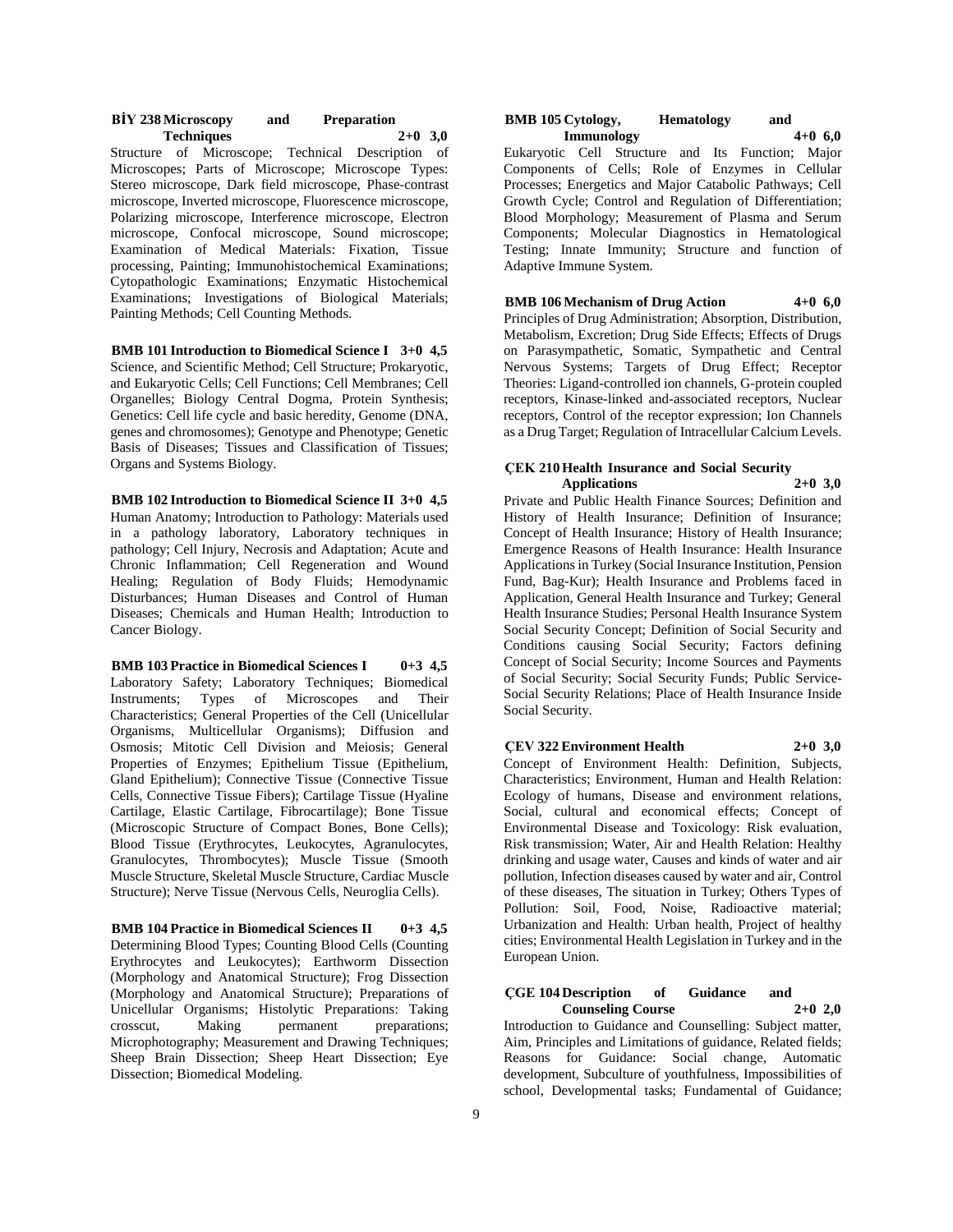Group Approach in Guidance and Counselling: Aim of group approach in guidance and counselling, Reasons for using group approach in guidance and counselling, Application fields of group approach, Services provided by group approach, Methods of group approach; Assessing and Understanding The Individual: Techniques for assessing and understanding the individual, Self report techniques, Observation and techniques based on observation, Techniques based on observation, Techniques based on measurement, student?s personal files; Guidance and Counselling Applications in Schools.

#### **ÇGE 105 Drama in Education 3+0 4,0**

Definition of Drama; Differences and Similarities Among Types of Drama; History of Educational Drama; Importance and Benefits of Play and Drama in Child Development and Education; Drama Technique; Types of educational drama; Placement of Educational Drama Activities into Daily and Weekly Plan in Preschool Education: Utilizing drama as learning and living, Getting confidence, According, Using five sense, Developing observation ability, Setting game; Detection of Individual and Group Creativeness.

### **ÇGE 106 Diction and Body Language 2+0 3,0**

Sentences (Word Flow): Syllable structure, Syllabification exercises, Passage reading exercises, Meaning conflicts in text, Points to consider in word flow, Verbal punctuation ; Expression : Style, Types of styles, Clarity; Verbal Power: Definition of verbal power, Exercises on powerful expression; Sign: Definition of sign and symbol, Exercises on symbolic expression; Politeness: Expressing politeness, Responsiveness in verbal interactions, Motion and body movements in verbal expression, Meanings and use of body language; Mimicking Verbal Styles: Exercises on mimicking, Role play activities.

#### **ÇGE 107 Child and Music 3+0 5,0**

Music Repertory; Music Compilation; Music Education; Planning and Implementation of Music Activities; Planning and Implementation of Musical Activities for Children with Special Needs; Basic Concepts; Effects of Music Activities on Child Development; Importance of Music in Early Childhood Education; Planning Music Activities in Preschool Education; Types of Music Activities; Rhythm Instruments Used in Music Activities; Principles for the Use of Rhythm Instruments; Instruments: Types of instruments, Importance of instruments in preschool music activities.

**ÇGE 110 Learning and Teaching Techniques 2+0 4,0** Development and Learning Preschool Education; Development and Developmental features; Developmental principles; Factors affecting development; Developmental stages; Learning; Learning characteristics in Preschool education; Learning stages; Learning types; Factors affecting learning; Learning Theories; Behavioral Approach in Learning Theory; Cognitive Learning Theory; Social Learning Theory; Learning through game Theory.

### **ÇGE 111 Inclusive Education 2+0 4,0**

Inclusive Education; Definition; Aim; Principles of Inclusion; Mainstreaming the Development Process of education in our Country and the World; Mainstreaming the legislation and practices related to education; Inclusive Education Task Area Personnel and Facilities; Inclusive Education Importance of Team Work; Inclusive Education Benefits; Inclusive Education for the Child's Developmental; Student Placement Process in Mainstreaming Environment Education; Inclusive Education in Preschool Education; Inclusive Education in Primary Education; Inclusive Education in Secondary Education; Inclusive Education in Higher Education.

### **ÇGE 112 Family Education 2+0 4,0**

Family Education: Importance of family education, Family education objectives, Need for family education, Family education and its effects on children, Impact on families, Effects on teacher and school; Family Preparation Training Program, Working with Families, Preschool Education Studies in Education; Family Education Event File Preparation; Family education file review activity, Family education event file creation, Family education activities.

**ÇGE 118 Child Recreation and Entertainment 2+0 3,0** Recreation Activities: Determining recreation activities, Preparing recreation activities, Performing recreation activities; Implementation of a Recreation Program; Face Painting; Recreational Costumes: Costume design, Costume sewing; Importance of Recreation and Entertainment for Children; Computer-assisted Recreation Activities; Camera and Camera Use; Music Selection in Recreation Activities.

### **ÇGE 120 Personal Development 3+0 4,0**

Concept of Communication; Communication in Workplace, Principles of Interpersonal Communication, Behavioral Patterns, Vocational Qualifications; Professional Quality; Self-Esteem; Self-concept; Application Fields: Guidance and psychological development counseling, Self-awareness, Interpersonal communication, Empathy and listening skills, Developing self-confidence, Sense of loneliness and coping with rejection, Coping with the fear of future.

### **ÇGE 121 Child Development I 3+0 4,0**

Basic Concepts Related to Development: Growth, Maturation; Learning, Development, Availabilitiveness, Critical period, Education; Basic principles related to development; Factors affecting development, Hereditary factors, Environmental factors; Development Periods and Development Duties: Physical Development, Importance and properties of physical development at 0-12 age children, Psycho-motor development, Importance, Basic concepts, Psycho-motor development at 0-12 age children and properties, Psycho-motor development at juvenile age and properties, Mental Development, Importance, Basic concepts, Effective factors, Piaget's theory of cognitive development.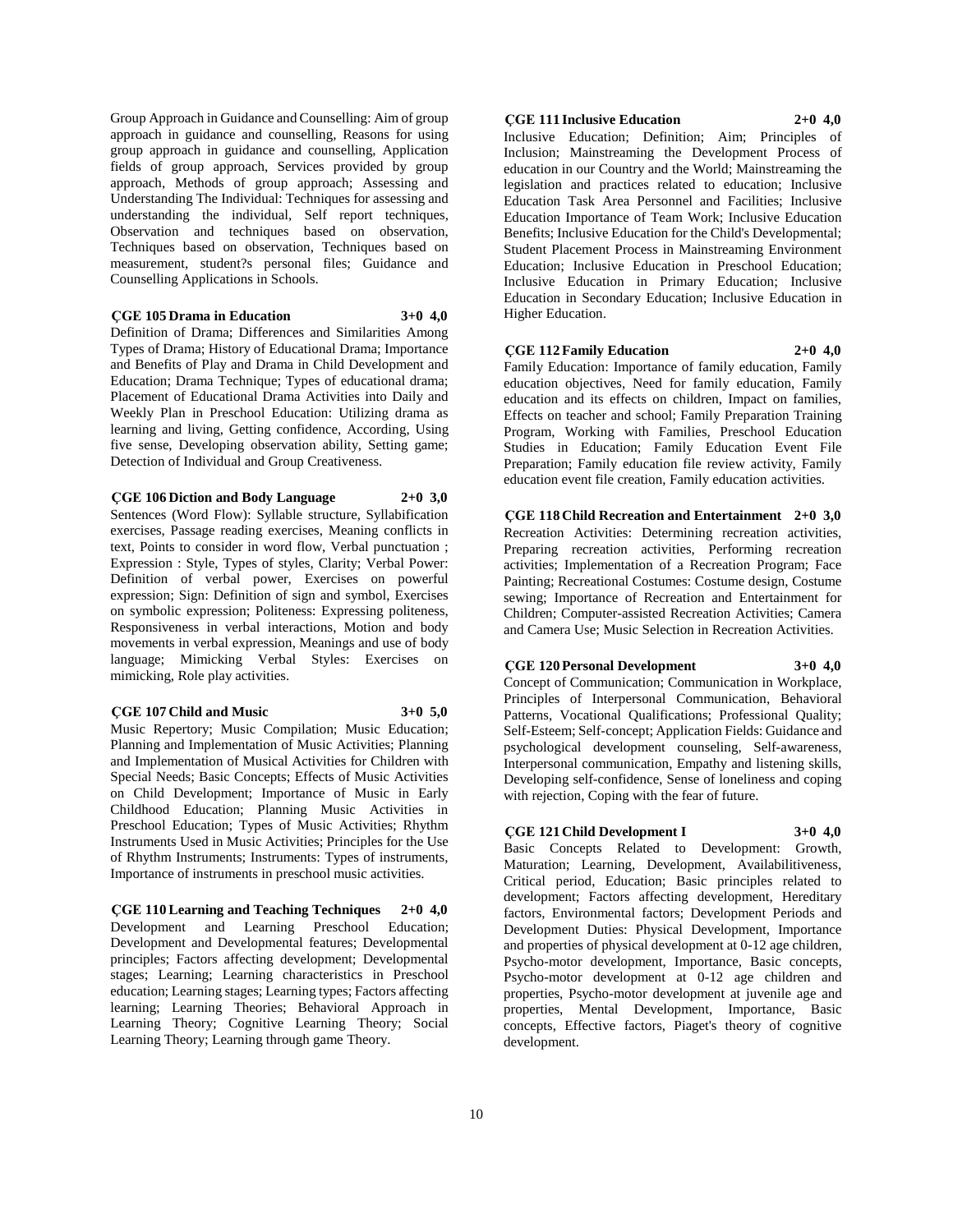#### **ÇGE 122 Child Development II 3+0 4,0**

Language Development: The important, Affecting factors, Development stages, Opinions with the relevant of language acquisition, Relationship between mind and language development; Emotional Development: The importance, the basic concepts, Features of emotional development in children of 0-12 years; Social Developmental: The important, the basic concepts, Social developmental characteristics of adolescence, Erikson's psychosocial theory-social development; Sexual Development: The importance, Basic concepts, Freud's theory of personality and sexual developmental stages, Sexual development in adolescence; Moral Development: The importance, the basic concepts, Kolberg and Piaget's theory moral development.

#### **ÇGE 124 Science and Technology on Childhood 3+0 4,0**

Preschool Science Education: Basic concepts, Science process skills, Basic sciences areas, Methods and techniques, Planning and ımplementation activities Science; The importance of Technology in Education; Teacher's Role in the Use of Technology in Education; Technology Competencies of Early Childhood Teachers; Development and Learning Effects on the Computer; Results of the Use of Technology in Education; Software Programs and Qualifications of Preschool Education; Technology Supported Early Childhood Education Activities; Computer Technology Advantages for Individuals with Special Needs.

#### **ÇGE 216 Seminar 2+0 4,0**

Research Process and Techniques; Determining Research; Scanning Resources Related to Research Problem; The importance of the Research Put Forward; Interpreting the Results; Reporting to the Research Process; Research Report on the Sun; Evaluate; Areas Subject to Contribute With Relevant Current and Process Study of Education, Research Methods to Prepare to be Appropriate; Community Front to Understand; To Discuss and Improve Communication Skills.

#### **ÇGE 222 Child Mental Health and Adjustment Disorders 2+0 3,0**

The Concept of Child Mental Health; Theories About Child Mental Health and Approaches; Adjustment and Behavior Problems: Conduct disorders, Language disorders, Attention deficit hyperactivity disorder, Learning disabilities, Autism, Depression in child, Anxiety disorders in child: Child Mental Health Interventions: Role of family, Role of school and teachers, Social and cultural effects: Prevention in Child Mental Health.

#### **ÇGE 223 Child Nutrition 2+0 4,0**

Nutrition: Stages of Child Nutrition; Metabolism: Energy metabolism, Energy requirements; Nutrition Facts: Proteins, Fats, Carbohydrates, Mineral substances, Vitamins, Water; Nutrition in Pregnancy; Nutrition for the Breastfeeding Mothers; Mother?s milk: The benefits of breast milk , Comparisons of breast milk and cow?s milk, Techniques of breastfeeding, Keeping breastfeeding, Termination of breast feeding; Mixed Nutrition; Starting with Additional Nutrients; Artificial Nutrition; Feeding with Cow?s Milk; Eating Disorders, Diet in Special Cases and Illness: Feeding

of premature babies, Anorexia and eating deviations, Food Allergies, Food poisoning, Diarrhea , Dietary regulations for sick children; Dairy Food for Children; School Children and Nutrition; Nutrition in Adolescence.

### **ÇGE 225 Child Rights and Society 2+0 2,0**

Introduction; Definition of children rights; International legal frame of children rights; Economic and social rights of children; State, family and child: the balance of rights and responsibilities; Consequences of the violation of children rights on child health: child workers; child soldiers; disabled children; physical, sexual and psychological abuse of children; Abandonment of children; Child abuse and neglect: recognizing and assessing the basic signs, ?Munchausen by proxy? syndrome (MBPS); Theoretical approaches towards child abuse and neglect; Racial, ethnic, gender related and religion related discrimination towards children the consequences of discrimination on child health; Social work for children; violation of child rights and child health in Turkey.

**ÇGE 229 Art and Creativeness in Childhood 3+0 2,0** Definition of Art and Creativity; Theories Related to Creativity; Creativity and Art Education; Relations of Cognitive, Social and Physical Development with Creativity; Expression of Ideas and Emotions in Different Ways; Line, Perspective and Color in Children?s Painting; Improving Creativity with Different Materials; Story Completion; Lyric Narration; Creative Games and Music; Gaining Aesthetic Values; Boosting Interest in Art and Creativity Activities.

#### **ÇGE 237 Communication with Children 2+0 3,0**

Concept of Communication Concepts and Various Models of Communication; Children's Emotional Needs; Child Rearing Styles and Their Developmental Effects; Components of Effective Communication; Approaches to the Prevention of Incompatible Behavior; Acquisition of Safe Behavior; Importance of Effective Communication Skills for Effective Teaching; Effective Listening; ?I? and ?You? Messages: Conflict and resolution, Disciplinary methods; Guidance and Psychological Development Counseling; Self-Recognition; Interpersonal Communication; Empathy and Listening Skills; Effective Communication between Family and Child: Effective communication techniques with parents; Communication in Business Life.

#### **ÇGE 241 Child and Game 2+0 3,0**

Definition of Game; History of Game; Game Theories: Development of the game according to Formalists; Importance and Place of Game in Education; Types and Features of Games: Games by structure; Games by tools used; Planning Game Hours; Games for Children with Learning and Adaptation Problems; Developing Sample Game, Developing Game Repertory; Compiling Games; Developing Game Activities; Game Activities in Special Education.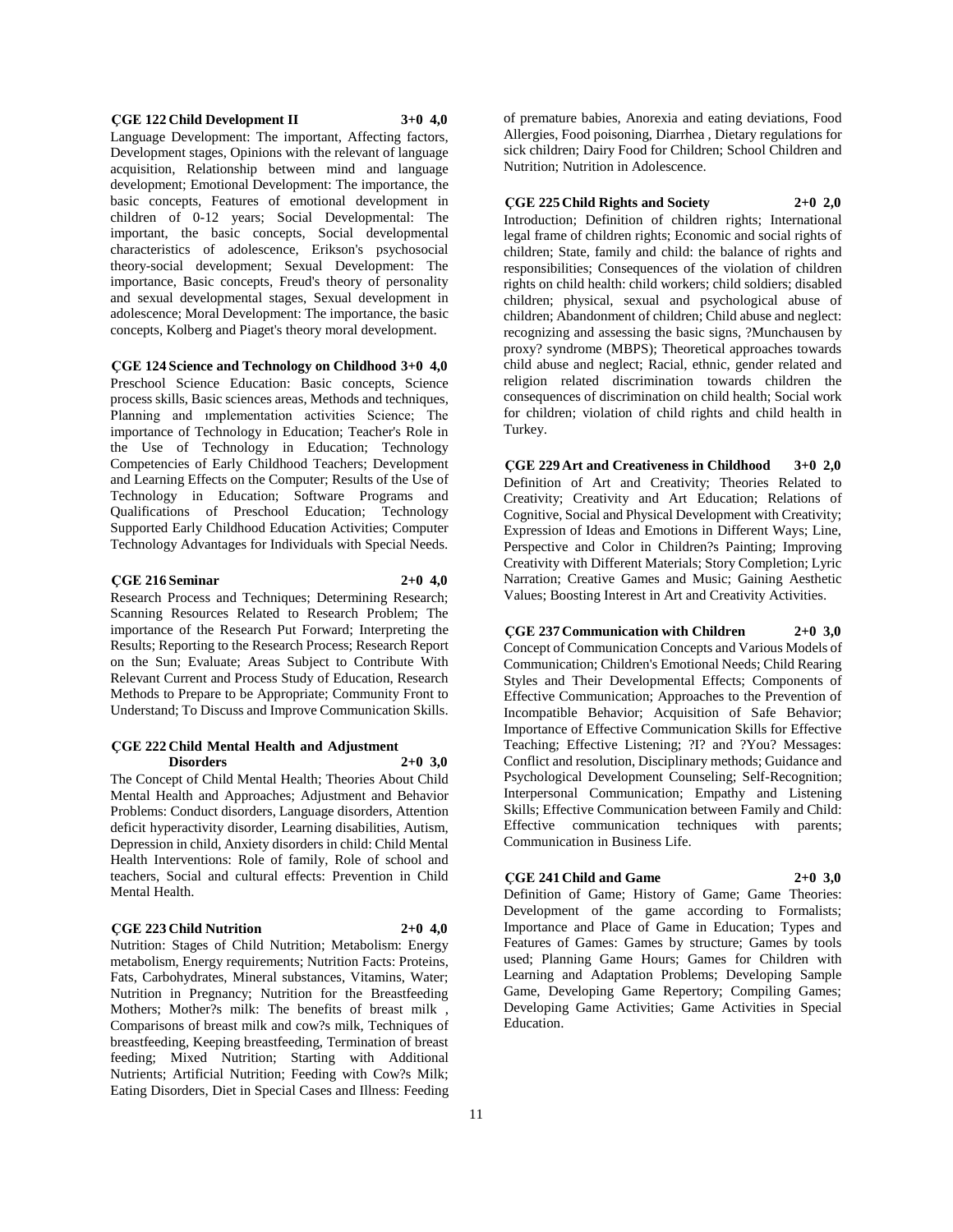#### **ÇGE 243 Practice at Pre-school Education Institutions I 1+4 5,0**

Physical, Social and Educational Environment Features of Pre-school Education Authority; Underlying Theoretical Foundations of Early Childhood Education Program: Characteristics of preschool education program, Components of pre-school education, Teachers in early childhood education, Activities in Pre-School Education: Leisure time activity planning, Leisure time activity application, Turkish activity planning, Turkish activity application, Drama activity planning, application, Music activities planning-application.

#### **ÇGE 244 Practice at Pre-school Education Institutions II 1+4 5,0**

Games Event Planning-Application: Science events planning - application, Math activities-planning applications, Reading and writing work-planning applications, Field trip-planning applications; Monthly Training Plan; Day Training Flow; Evaluation of Pre-School Education; Making the Case Planning; Making the Case Study; Example Plan Document Preparation.

#### **ÇGE 245 Material Development at Pre-school Education Institutions 2+0 3,0**

Material in Preschool Education: Material design, Audio editing posts, Importance of teaching materials use in preschool; Teaching Material Practices in Early Childhood; The importance of Tools and Materials in Education; Instructional Tools and Materials Selection; Visual Materials Design: Features of visual design elements, Visual design principles; Instructional Materials and Effective Use; Evaluation.

#### **ÇGE 247 Special Education I 3+2 5,0**

Basic Concepts in Special Education; Description; The importance; Role of Health Personnel Roles and Responsibilities in Special Education; Education of Children with Special Needs Related to the Organization and Legislation; Inclusion and Special Education Support Services; Family Education; Staff in Special Education; Family and Teacher Collaboration; Early Childhood Special Education; Mentally Handicapped Children.

### **ÇGE 248 Special Education II 3+2 5,0**

Children with Learning Difficulties; Description, The importance; Children with Autism Spectrum Disorders; Description, The importance; Hearing Impaired Children; Description, The İmportance; Visually Impaired Children; Description, The İmportance; Children with Speech and Communication Disorders Province; Description, The İmportance; Children with Physical Disabilities; Description, The İmportance; Gifted and Talented Children; Description, The İmportance.

#### **ÇGE 249 Early Childhood Environmental Education 3+0 4,0**

Concepts of Environment and Environment; Relationship Between Human and Environment; Environmental Behavior Theory; Psychological Effects on the natural environment

and Theories of Human Subjects; Sustainable Schools; Environmental Education in Early Childhood; Importance; Learning Models in Environmental Education - Methods and Techniques; Considerations Points in Environmental Education; Environmental Education Related Activities to Plan. Implementing Environmental Education Related Activities.

### **ÇGE 251 Early Invervention Program 3+0 4,0**

Introduction to Early Intervention; Historical Development of Early Intervention Programs; Implementation and Evaluation in Early Intervention Programs; Preventive Early Intervention Programs; Early Intervention Programs for Developmental Risks; Early Intervention Programs for Socioeconomic Risks; Current Issues in Early Intervention Practices in the World and Turkey.

**ÇMH 201U Conflict and Stress Management I 3+0 4,0** Nature of Conflict: Definition, Types and Process of Conflict: Introduction, Definition of the Concept of Conflict, Causes and Consequences of Conflict: Introduction, Factors leading to a conflict, Conflict Management: Introduction, Conflict management, Negotiation in Conflict Management: Mediation in Conflict Management; Controlling Anger in Conflict Management; Communication in Conflict Management; Leadership Styles in Conflict Management.

### **ECY 105 Occupational Terminology 2+0 3,0**

Drugs and Routes of Administration; Pharmacological and Biochemical Concepts on Prescriptions; Medical Terminology Used in Practices of Pharmacy Technicians: Terms related to pharmacology, Terms related to pharmacognosy, Terms related to pharmaceutical chemistry, Terms related to pharmaceutical technology, Terms in Law No. 6197, Terms used in orders from repositories; Units of Measurement Used in Pharmacy.

#### **ECY 106 Principles of Pharmacy Services and Code of Ethics 2+0 4,0**

Basic Concepts; Related Legislation: The Constitution, Turkish Penal Code, Law no. 6197 on pharmacists and pharmacies; Law no. 1262 on pharmaceuticals and medical preparations, Law and regulation on cosmetics, Law no. 2313 on the control of narcotic drugs, Law on basic health services, Law on consumer protection, Regulation on pharmacists and Pharmacies, Regulations on patient rights, Decree on drug prices; Instructions on Budgetary Procedures; Concept of Ethics: Ethics and morality, Ethics and the law, Professional ethics and codes; Social Behavior.

**ECY 107 Introduction to Pharmacy Technician 3+0 3,0** Definition and Parts of Pharmacy; Pharmacy Staff and Auxiliary Staff; Pharmacy Technician: Definition, Missions, Work places, Responsibilities; Drug Nomenclature; Organization of Drugs; Drug Expiration Date, Temperature, Light and Moisture on the Effect of Drugs; Filing of Documents; Prescription and Non-prescription Medications: Colorful prescription drugs covered, Professional disclosure of terms and concepts; Codex Definition and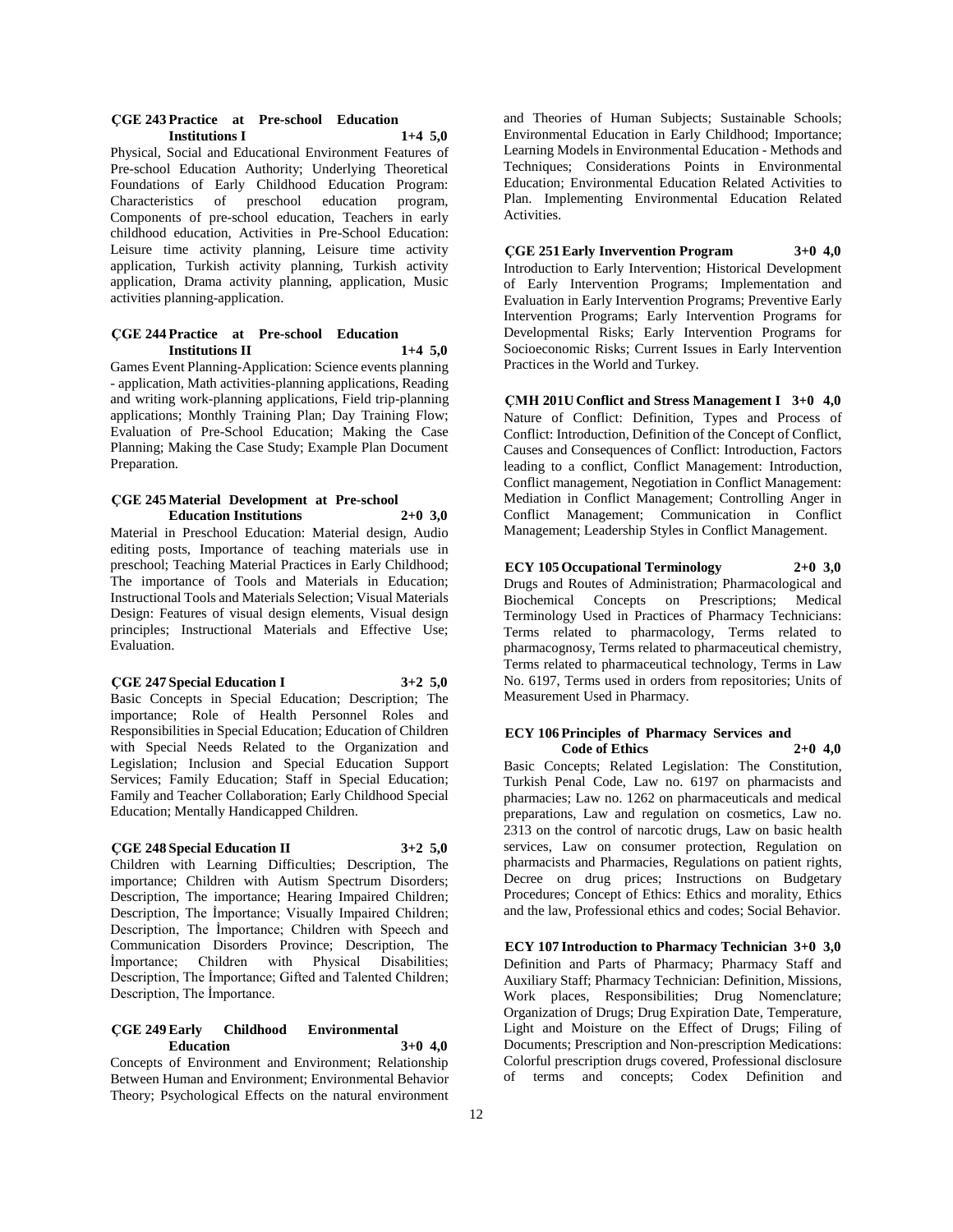Pharmacopoeia; Pharmaceutical Distribution Channels; Prescription Control; Pharmacy Automation Programs.

### **ECY 108 Pharmacy Practice Laboratory Services 1+2 2,0**

Demonstration, Pharmaceutical Chemistry Laboratory substances, materials and equipment identification, laboratory work safety, working with chemicals, weighing, mixing, heating, cooling, adjusted solution preparation and adjustment of the liquid drug form preparation, semi-solid pharmaceutical form preparation, the liquid medicine controls and semi-solid dosage forms. Majestral pharmaceutical preparation techniques. Herbal teas, preparation methods- infusion, decoction, work to prepare sterile products.

**ECY 207 Hospital Pharmacy Technicians 1+0 2,0** Duties and Responsibilities of Hospital Pharmacy Technicians; Hospital Organization; Pharmacy Organization: Duties and Responsibilities of Pharmacy Staff; Inventory Control; Drug Stockpiling; Drug Dispensing; Safety in the Pharmacy; Control of Drug Expiration Dates; Software Used in the Hospital Pharmacy; Prescription Drug Coverage; Relations with Other Units of the Hospital; The Cold Chain.

**ECY 209 Basic Information on Diseases 2+0 4,0** Fluid and Electrolyte Balance and Imbalance; Acid-Base Balance and Imbalance; Oncologic Disorders; Blood Disorders; Heart Diseases; Kidney Diseases; Shock; Allergic Diseases; Respiratory System Diseases; Nervous System Diseases; Endocrine System Disorders; Digestive System Diseases; Joint and Skin Diseases; Musculoskeletal Diseases; Common Elderly Diseases; Pregnancy and Labor.

**ECY 210 Natural Products 2+1 4,0** Phytotherapy; Aromatherapy; Homeopathy and Nutraceuticals; Phytotherapy and Explanation of<br>Phytopharmaceutical Terms; Extraction Methods; Phytopharmaceutical Terms; Extraction Difference between Nutraceuticals and Phytopharmaceuticals; Medical Teas: Preparation and Use; Herbal Raw Materials of Drugs Used for Digestive Diseases; Herbal Raw Materials of Drugs Used for Cardiovascular Diseases; Herbal Raw Materials of Drugs Used for Respiratory System Diseases; Anti-Aging; Natural Sources Used for Dermatological and Rheumatic Diseases; Natural Cosmetics and Products; Quality Control of Natural

#### **ECY 212 Drug Intoxication 2+0 4,0**

Products.

Toxic Effects of Drugs; Drug-Drug Interactions; General Principles of Acute Drug Intoxication; General Concepts of Toxicology; Pharmacokinetic and Pharmacodynamic Drug Interactions; Drug-Alcohol Interactions; Safe Drug Use in Pregnancy and Senility; Safe Drug Use in Childhood; Toxic Effects Due to the Use of Antibiotics and Chemotherapeutics; Toxic Effects Due to the Use of Cardiovascular Drugs; Toxic Effects Due to the Use of Central Nervous System Drugs; General Principles of the

Treatment of Acute Drug Intoxication; Substance Abuse and Doping.

**ECY 213 Non-prescription Drugs 1+0 2,0**

Definition of Over-the-Counter Drugs; Over-the-Counter Drug Market in Turkey; Over-the-Counter Drugs in the World; The Concept of Non-prescription Medication; Nonprescription Drug Indications; Side Effects of Nonprescription Drugs; Weight Loss Drugs; Non-Drug Products Sold in Pharmacies; Vitamin Shops; Sale of Herbal Medicines and Safety Issue; Sales of Baby Products: Pacifier, Baby Food, Baby Diapers, Baby Bottle.

#### **ECY 214 Health Psychology 2+0 3,5**

Study Topics in Health Psychology; Concepts of health, disease, cronic illness, Patient-care team relationships; Relationship Between Stress and Health: Psychoimmunology, Effects on health of stress, Coping with stress management; Relationship Between Health and Personality; Traumatic Life Events and Disease; Problems Experienced by the Relatives of Patients with Chronic Diseases.

**ECY 215 Basic Immunology 2+0 2,0** History and Scope of Immunology; Terminology of Immunology; Immune System; Organs of the Immune System; Cells of the Immune System; Mechanisms of Active Immunization; Mechanisms of Passive Immunization; Antigens; Antibodies; Complement System: Mechanism of cellular immune response; Mechanism of humoral immune response; Vaccines and Serums; Serology and Research on Serology.

#### **ECY 216 Pharmacy Registration And Inventory Management 2+0 3,0**

Stock definition, inventory systems, end of period inventory valuation, routinely kept books and records in the pharmacy, the definition of inventory control, importance, benefits, factors that determine the amount of stock in companies, selection technique of stock control, mathematical model that describes the costs, the model against out of stocks, the definition of inventory, inventory and book lists, probabilistic inventory models, problem solving related to stock control.

**ECY 217 Basic Calculation ın Pharmacy 2+0 4,0** Measurement systems, the weight and volume measures used

in the metric system, the use of spreadsheets, Standardization and calibration, Concentration expressions, Basic Concepts, Resolution control, Measurement tools, features and use, Dilution, Dilution of Alcohol, Dosage calculations, Statistical calculations of analytical data, Statistics data processing and evaluation, practical calculations.

### **ECY 218 Pharmacovigilance 1+0 2,0**

Pharmacovigilance concept, system, importance and frequency of adverse drug reactions, the basic definitions and concepts related to drug safety; public health importance of pharmacovigilance studies, the development of the pharmacovigilance system, the legal regulations relating to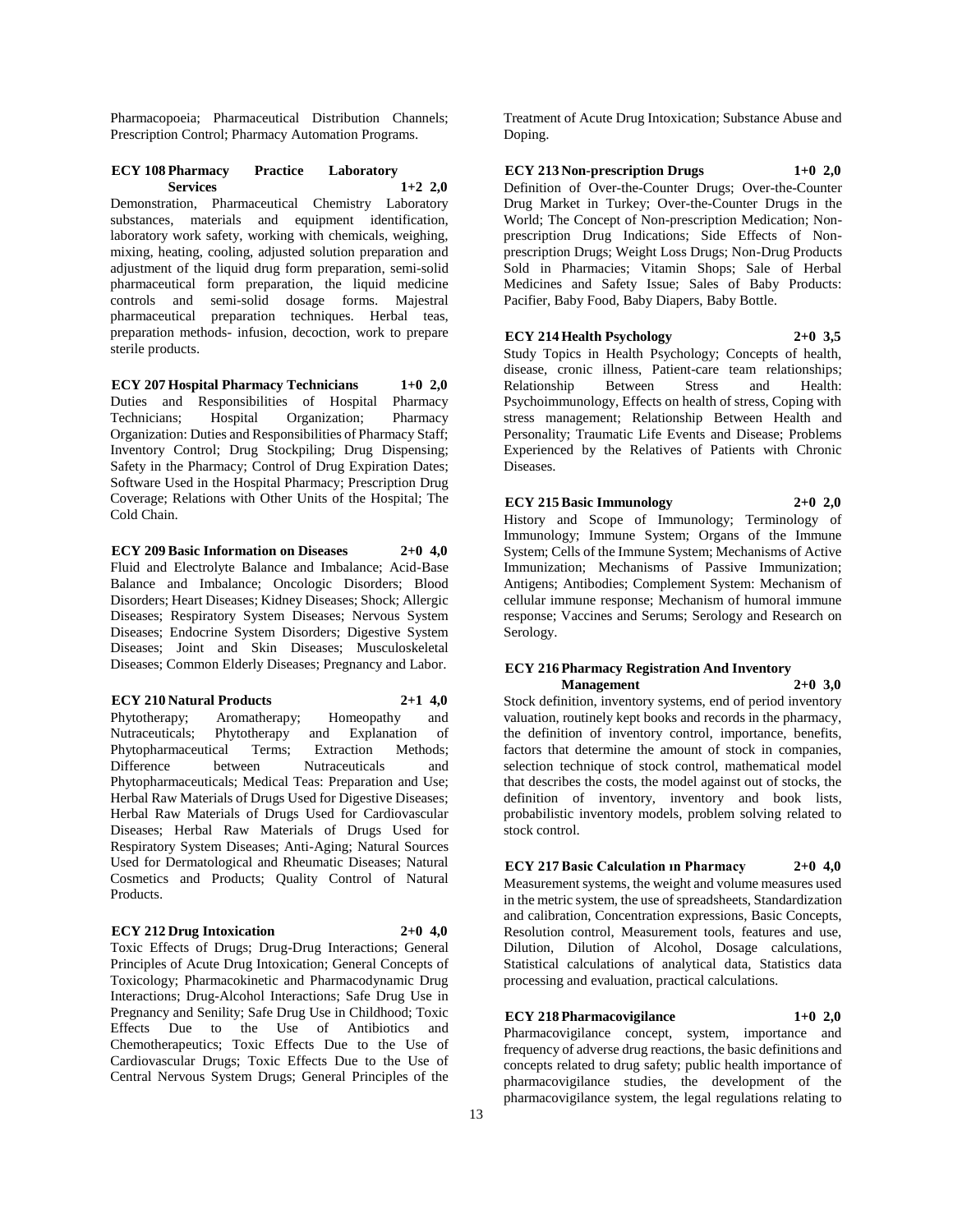pharmacovigilance activities in the EU, Turkey's pharmacovigilance system; adverse effect of the definition and importance. Pharmacovigilance role of pharmacy technicians. Class will be discussing importance of pharmacovigilance.

### **ECY 219 Occupational Health and Safety 2+0 2,0**

Concept and Importance of Occupational Health and Safety; Legal Status of Occupational Health and Safety: Occupational Health and Safety Law, Turkish Labour Law; Physical Risk Factors: Noise, Vibration, Thermal comfort, Pressure; Chemical Risk Factors: Health and safety precautions when working with chemical substances, Work with carcinogens and mutagenic substances; Biological Risk Factors: Bacteria, Fungi, Viruses, Parasites, Cell culture; Accidents at Work: The Concepts of Work Accidents, Danger, Risk, Causes of work accident; Occupational Diseases; The Board of Risk Assessment and Occupational Health and Safety; Emergency Situations; First Aid; Personal Protective Equipment.

#### **ECY 220 Rational Drug Use 1+0 2,0**

Basic principles of rational drug use, General principles of rational drug use, the role of pharmacy technicians in rational drug use, Prescription errors, Drug use characteristics of the elderly and children, Drug use in pregnant women, Medication errors, Legislation related to rational drug use, Patients' concern on the rational use of medicines, Trust to the source of the drug.

#### **ECY 221 Practical Drug Information I 3+0 4,0** Drugs Related General Principles; Local and Systemic Practices; Absorption, Distribution, Metabolism, Elimination; Pharmacodynamics: Impact, potentiation, antagonism, drug effects in the region; Factors changing the effects of drugs, drug interactions; Drug Side Effects and Toxic Effects; Poisoning and Treatment; Chemotherapeutic Drugs; Prescription information Drugs used in cancer

**ECY 222 Practical Drug Information II 3+0 4,0** Drugs Used for in the Treatment of Autonomic Nervous System Diseases; Drugs Used for in the Treatment of Central Nervous System Diseases; Drugs Used for in the Treatment of Cardiovascular System Diseases; Drugs Used for in the Treatment of Endocrine System Diseases; Drugs Used for in the Treatment of Diseases of the respiratory and digestive system; Drugs used in cancer therapy.

#### **ECY 223 Infectious Diseases 2+0 3,0**

therapy.

Infectious Agents; Pathogenesis; Transmission; Symptoms; Virulence; Epidemiology; Infectious Diseases Diagnosis; Testing; Prevention; Control; Immunization; Immune System and Host Defense; The Hospital (nosocomial) Infections; Transmitted Diseases Via the Surgery and Transplantation; Severe Acute Respiratory Syndrome; Diseases Transmitted by Air; Direct Transmitted Diseases; Sexually Transmitted Diseases; Animal Transmitted Diseases; Insect Transmitted Diseases; Soil Transmitted

Diseases; Water Transmitted Diseases; Diseases Transmitted from Food; Microorganisms as Biological Weapons.

**ECY 224 Drug Forms and Medical Supplies 3+0 3,0** Basic Reference Books: Medical Formulas; Vademecum; etc.; Label Information and Rules; Prescribing Information; Drug Delivery Systems: Solution; Syrup; Suspension; Emulsion; Semi-Solid products; Rectal and vaginal suppositories; Powder drugs; Solid dosage forms; Sterile drugs; Biotechnological Products; Bioavailability and Bioequivalence Concept of Surgical and Medical Supplies; Laboratory Working Rules; Pharmacy Often the Field Laboratory of Chemical Substances Identification and Properties.

**ECY 226 Drug Application Skills 1+0 2,0** Drugs: Definition, Use, Pharmaceutical forms; Oral Drug Application Skills; Nasal Drug Application Skills: Drops, Gels, Ointments; Subcutaneous Drug Administration Skills; Drug Application Skills to the Skin; Sublingual Drug Application Skills; Conjunctiva Drug Application Skills: Drops, Ointments, Intra-vitreal; Inhaler Drug Application Skills; Scalp Drug Application Skills; Transdermal Drug Application Skills; Vaginal Drug Application Skills; Rectal Drug Application Skills; Buccal Drug Application Skills; Risk in Medical Practice.

**EDB 122 Children's Literature and Media 2+0 4,0** General Objectives of Children's Literature: Aims and function; Before Republic and Republic Period Preschool Children's Literature; Children's Literature in Preschool; Properties of the picture in Preschool Children's Books: External and internal structure features in the book, Picture book samples, Types of literature in preschool; Electronic Children's Books: Story Books and Storytelling Method; Guiding to Children and Parents to Use Children's Publications; Children and Media, Media Literacy.

#### **EST 202 Esthetics and Ethics 2+0 2,0**

Science of Esthetics; Historical Development of Esthetics; Psychological Basics of Esthetic Judgment; Aims of Esthetics: Beautiful and Ugly in Esthetics; Relations between Arts and Esthetics as a Social Phenomenon; Forms of Art and Artists; Relations among Esthetics, Society and Arts: Concept of Business Ethics; Ethical Rules; Code of Ethics for Skincare and Beauty Specialists; Professional Cooperation.

#### **ETK 103 Professional Ethics 2+0 2,0**

Definition of Aged Care Personnel; Duties and Functions of Aged Care Personnel; What is Profession? What are Elements of a Profession?; What is Professional Ethics?; Ethics, Law, Values, Concepts; Ethics-Values Conflicts, Dilemmas; Institutions Providing Service to Aged People; Human Rights; Rights of Aged People; Characteristics of Aged Care Personnel; Training Period of Aged Care Personnel; Employment Opportunities for Aged Care Personnel.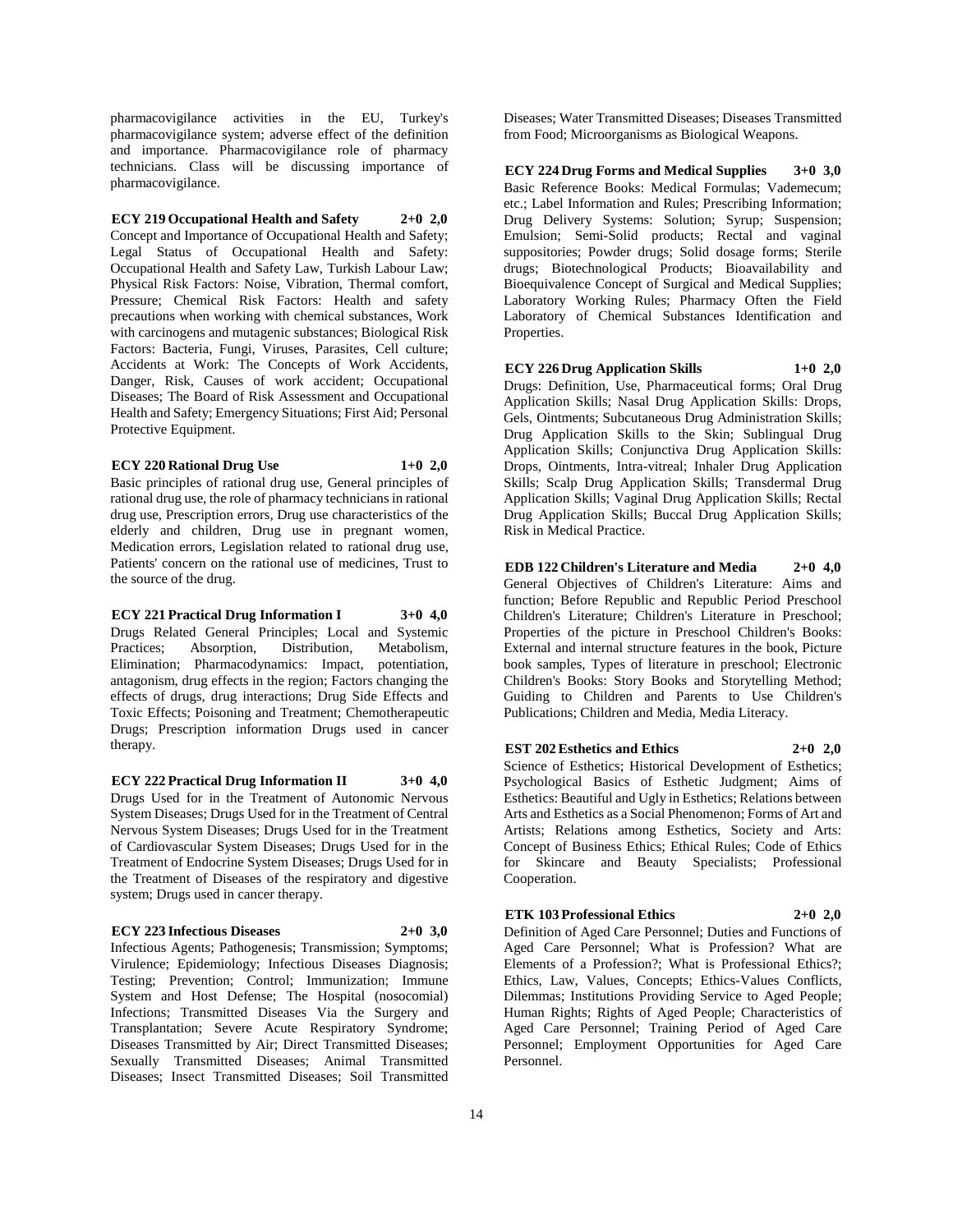#### **ETK 207 Professional Ethics 2+0 3,0**

The Concept of Ethics; General Principles and Applications of Ethics: Comparison of the concepts of morality and ethics; Introduction theories of Ethics; Professional ethics; Basic principles of the profession; Basic Ethical Principles Adopted in the Field of Medicine: Meaning of medical ethics; Medical ethics principles and rules; Respect of private life and confidentiality; Disclosure of information and truth telling; Declarations on medical ethics; Health Workers Rights; Providing Ethics on Business; The physician reports; and ethics.

**HUK 259 Children's Law 2+0 2,0**

Children's Law and Features; Children's Rights at The Constitution of Turkey; Children's Rights on the International Conventions : United Nations Children's Rights Convention; 5395 limited Child Protection Law and Practice: Non-discrimination against children, Child protection against maltreatment, Conservation of children as an accused and convicted , 5237 Turkish Penal Code to the subject perspective; Children's Rights and Verb Licence; The Child's Personality Protection; Children's Legal Identity Properties; Engagement and Marriage of Children; Special Children's Law: Relationship between child and parents, Pedigree, Paternity ındication, The Recognition, Paternity case, Adoption, Custody; Protection of Children in need; Education of Children; Protection of Child Employees./1

#### **İKT 222 Health Economy 2+0 2,0**

Health Services Framework The Role of States in the Health Law and Legal Regulation in Turkey the internationally accepted rights of the patient; Health Organization employee rights and responsibilities; Turkey's Health System's efforts to improve the Turkey Economics and Health Economics in the Context of the International Comparison; General Insurance System and Impact of Health System; Efficiency Analysis in Health System, Economic Policy and Economic Analysis of Exchange Rates and Location of Health Services Sector; Economics.

**İLT 201 Interpersonal Communication 3+0 4,5** Verbal Communication; Speaking Skills As Dimension of Interpersonal Communication; Listening Capabilities As Dimension of Interpersonal Communication; Non-Verbal Communication; Signs And Meanings; Stress And Stress Management; Group; Group Dynamics; Small Group Characteristics; Persuasion; Speaking And Listening; Time And Time Management; Interpersonal Communication; History of Communication Research.

#### **İLT 303U Image and Reputation Management in Professional Life 3+0 4,0**

Personal Reputation in Professional Life and Career Management: Professional Life and Having a Profession, Professional Life and Professionalism, Personal Reputation in Professional Life, Career Management in Professional Life, Skills Required in Professional Life; Non-verbal Communication: Communication and Components of Communication, Non-verbal Communication, Culture and Non-verbal Communication; Verbal Communication and

Rhetoric: Rhetoric in Verbal Communication, Types of Verbal Communication, Relationship between Verbal Communication and Rhetoric in Professional Life, Negotiation process and Cultural Differences; Power of Persuasion in Professional Life: Concept of Persuasion, Process of Persuasion, Tactics Used in Persuasive Communication, Personal Traits and Persuasion, Leadership and Persuasion, Organizational Communication and Persuasion; Reputation Management and Social Skills: Personal Reputation, Effect of Social and Political Skills on Personal Reputation, Impression Management; Social Norms and Protocol: Social behavior and Protocol Norms, Job Interview, Other Rules and Norms in Professional Life, International Social Norms; Dress Codes in Professional Life: Image in Professional Life, Business Attires; Professional Ethics: Concept of Ethics, Business Ethics, Historical and Social Sources of Business Ethics, Reflections of Business Ethics on Professional Life.

#### **İNG 187 English I 3+0 3,0**

Using Personal Pronouns and Possessive Adjectives; Using to be in Present Tense; Using Singular and Plural Nouns; Using Basic Language Related to Food and Drink; Using "There is-there are" in sentences; Using "have got"; Asking "yes-no" Questions and Giving Short Answers to Them; Talking about Daily and Weekly Routines; Talking about Likes and Dislikes; Talking about Sports and Hobbies; Talking about Abilities by Using "can", "can't"; Using Adjectives that Describe People; Talking about Appearance, Personality and Feelings of People; Talking about Clothes and Colours; Talking about Shopping and Prices; Using Present Continuous Tense.

#### **İNG 188 English II 3+0 3,0**

Using Simple Present Tense; Comparing Simple Present and Present Continuous Tenses; Using Prepositions of Time and Place; Giving Directions, Making Reservations; Using "to be" in Past Tense; Using Regular and Irregular Verbs in Simple Past Tense; Using Comparative and Superlative Form of Adjectives; Using Modals to Give Advice; Suggestions and Obligations; Using Future Tense: Making Sentences Using "going to" and "will"; Using If Clauses Type 0 and 1.

#### **İŞL 109 Introduction to Business 2+0 2,0**

The Concept and History of Business; Relationship Between Business Science and Other Sciences; Environment in the Business; Goals of Business, Classification for Different Kind of Criterion; Law Forms; Union of Businesses; Functional Approaches in Businesses: Marketing Function, Product Function, Financial Management Function, Production Function; General Information about Cost Concepts: Variable and Standing Costs, Unit Costs and Total Costs, Job Order Cost System, Process Cost Systems, Case Studies.

#### **İŞL 205U Business Administration 3+0 5,0**

Management and the Manager: Management and the manager, Professional manager and entrepreneur, Business management, Roles of managers; Historical Development of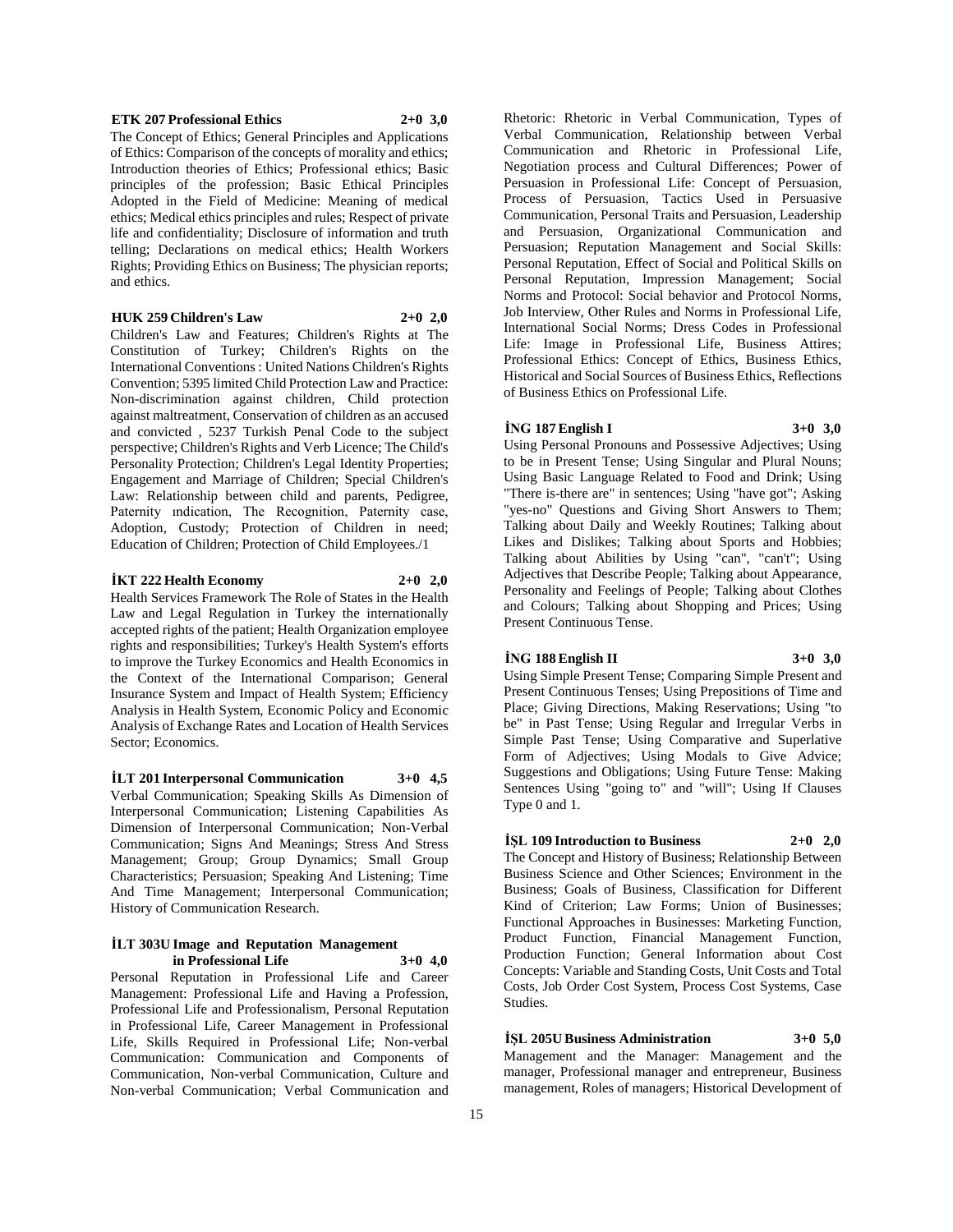Management: Classical management theory, Neoclassical management theory; Modern Management Theories: System approach, Contingency approach; Planning: Mission, Aims, Planning problems and solutions; Organization: Organization principles, Organization Organization, Organization principles, structures; Organizational Change: Leadership, Motivation, Communication; Coordination and Control: Function of coordination, Techniques of coordination, Organizational culture, Indicators of balanced achievement; Contemporary Management Techniques: Information management, Conflict strategies, Brand management.

#### **İŞL 209 Business Management 2+0 2,0**

Business and Basic Concepts, Aims and Relationship with Environment of Management: Basic concepts, Business' aims, Importance in economical structure, Difference between manager and entrepreneur; Classification of Businesses: Dimension, Property, Legal structure etc.; Establishment Studies, Dimension and Capacity: Foundation stages, Location, Dimension definion, Capacity; Functions of Business: Management, Organization, Control, Planning; Organization Operation Process: Leathership and management, Strategical management, Change, Groups, Motivation.

#### **KİM 114 Biochemistry 2+0 3,0**

Concept of Viability, and Metabolism; Protein Chemistry: Enzymes and Coenzymes; Vitamins; Carbohydrate Chemistry and Metabolism; Oxidative Phosphorylation; Lipid Chemistry and Metabolism; Protein and Amino Acid Metabolism; Nucleotides; Hormones; Acid-Base Balance; Minerals; Carbohydrates; Qualitative and Quantitative Determination of Carbohydrates, Lipids and Proteins; Blood and Urine Analysis; Various Enzyme Tests.

#### **KİM 116 Basic Chemistry 2+1 4,0**

Basic Concepts; Substance, Element, Compound, Mixture, Atom, Molecule, Mole, Measurement units; Concentration of Solutions: Percentage Concentration, Molarity, Molality, Normality; Concepts Related to Resolution: Factors affecting the resolution of substances; Chemical Kinetics; Factors Affecting the Reaction Rate: Nature of substances, Concentration, Temperature, Catalyst: Chemical Equilibrium: Direction of reaction, Equilibrium constants, Factors affecting equilibrium; Acids and Bases; Concepts of Molecular Relationship and Element: Gravity forces, Chemical bonds; Aliphatic and Aromatic Hydrocarbons.

### **KİM 120 Fundamentals of Chemistry 2+0 4,0**

Basic Concepts; Substance, Element, Compound, Mixture, Atom, Molecule, Mole, Measurement units; Concentration of Solutions; Concepts Related to Resolution: Factors affecting the resolution of substances; Chemical Kinetics; Factors Affecting the Reaction Rate: Nature of substances, Concentration, Temperature, Catalyst; Chemical Equilibrium: Direction of reaction, Equilibrium constants, Factors affecting equilibrium; Acids and Bases; Chemical bonds; Aliphatic and Aromatic Hydrocarbons.

**KİM 130 Fundamentals of Biochemistry 2+0 4,0** Concept of Viability and Metabolism; Protein Chemistry: Enzymes and Coenzymes; Vitamins; Carbohydrate Chemistry and Metabolism; Oxidative Phosphorylation; Lipid Chemistry and Metabolism; Protein and Amino Acid Metabolism; Nucleotides; Hormones; Acid-Base Balance; Minerals; Carbohydrates; Qualitative and Quantitative Determination of Carbohydrates, Lipids and Proteins; Blood and Urine Analysis; Various Enzyme Tests.

#### **KİM 137 Fundamental of Chemistry 2+0 4,0** Structure of Material, Element and Compounds, Identification of Materials, Identification methods of mixtures, Identification methods of Measurement, Atomic theory, Atomic Structure, Periodic Table, Intermolecular attraction force, Chemical bonds, chemical kinetics, Solutions, Concentration of solutions, Ideal Solutions, Solubility of solid, liquid and gases in water, Acids-Bases; General concepts related to acids and bases, Identification parameters of acids and bases, Aliphatic and aromatic hydrocarbons.

**KİM 263 Basic Biochemistry 2+0 5,0** Definition and Importance of Biochemistry; General Properties of Carbohydrates; Classification and Analysis of Carbohydrates; General Properties of Lipids; Classification and Analysis of Lipids; Structure of Aminoacids; General Properties and Analysis of Proteins; Structure of Vitamins; Nomenclature and Classification of Enzymes; Minerals and Their Functions; General Properties of Hormones.

#### **KİM 267 Clinical Biochemistry and Applications 2+2 5,0**

Introduction to clinical biochemistry, Enzymes and clinical importance, Carbohydrates and carbohydrate metabolism, Lipids, Lipid and lipoprotein metabolism, Mechanism of effect hormones, Hemoglobin, porphyrins, iron and bilirubin metabolism, Amino acid metabolism disorders, Tumor markers, Clinical biochemistry laboratory samples, Clinical the methods used in biochemistry, Molecular methods used in clinical biochemistry laboratory, Affecting factors of laboratory analysis, Blood glucose measurement, Serum protein levels measurement, Determination of blood lipid levels, Urine analysis.

### **KOZ 204 Cosmetic Products 2+0 2,0**

Definition of Cosmetic Products; Cosmetics Act; Classification of Cosmetics; Cosmetic Delivery Systems: Cream; Emulsion; Suspension; Aerosol; Color Cosmetics; Baby Cosmetics; Sun Protection Cosmetics; Foot And Nail Care Cosmetics; New Cosmetic Delivery Systems; Labeling and Packaging; Preservation of Cosmetic Products; Side Effects of Cosmetic Products.

**KOZ 205 Skin Care with Natural Products 1+1 3,0** Medical Plants; Medical Plant Oils; Preparing Cleaning Milk with Natural Products: Cleaning Milk Formulas, Application; Tonic Preparation with Natural Products: Tonic formulations, Application; Peeler Product Preparation with Natural Products: Peeler product formulations, Application;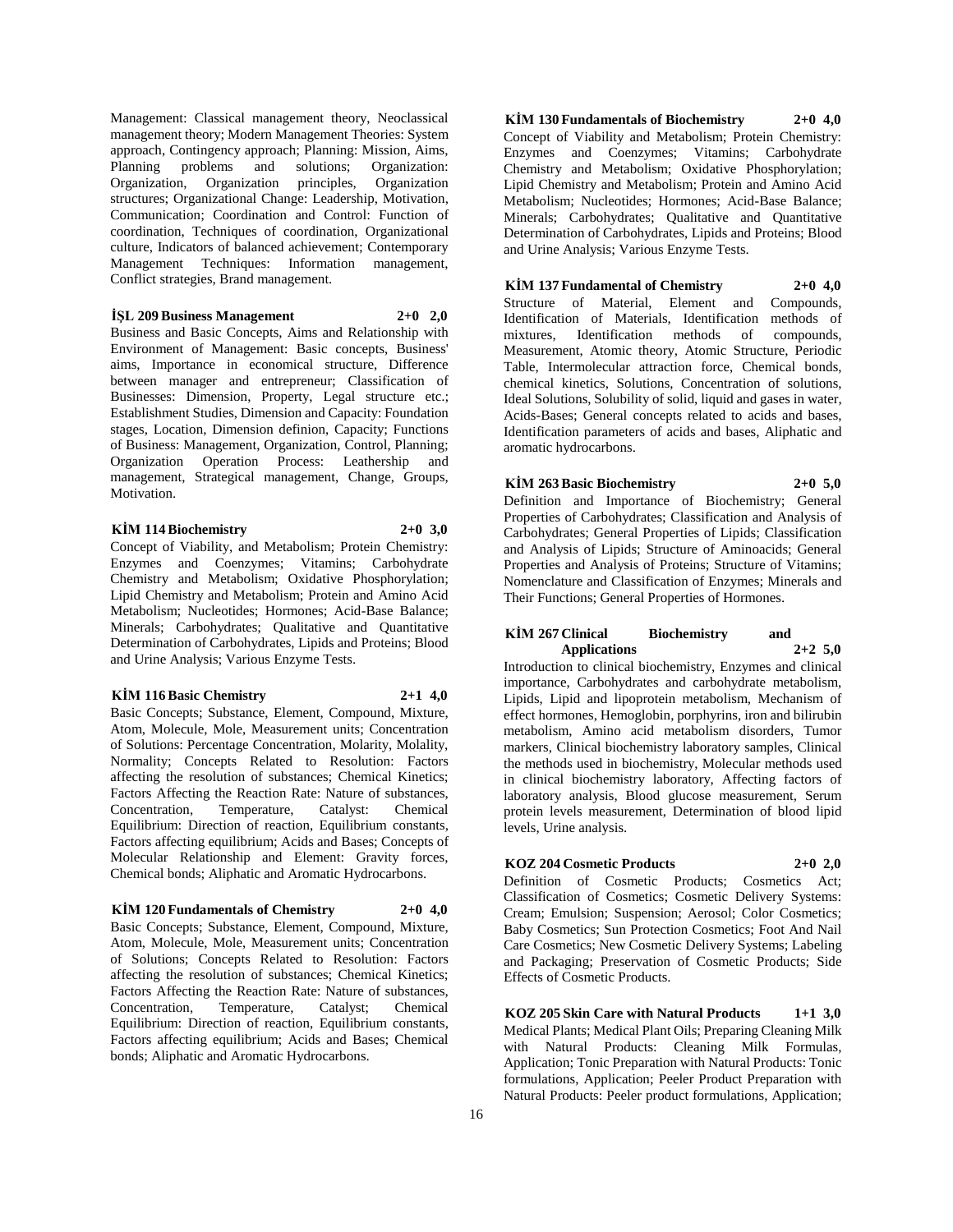Mask Preparation with Natural Products: Mask formulas, Application; Natural Products Used For Problematic Binds: Acneous binds, Stained bindings; Natural Products Used For Sensitive Skin.

#### **KOZ 206 Cosmetic Chemistry and Applications 1+1 3,0**

Organic Compounds in Cosmetics; Cosmetics as Mixtures and Individual Care Products; Surface Activity; Emulsions and Cleaning; Quantitative Analysis Techniques for Cosmetic Products; Preparation of Shampoo; Preparation of Hair Cream; Preparation of Hand and Face Cream; Preparation of Cologne; Preparation of Bath and Shower Products; Preparation of Disinfectant; Determination of Heavy Metals in Cosmetic Products; Preparation of Detergent and Cleaning Products; Analysis of Cosmetic Products.

#### **KÜL 197 Life in Campus 0+2 4,0**

Membership to Student Clubs; Taking part in the administrative bodies of Student Clubs; Participation in the organization of activities of the student clubs; Participation in activities of Student Clubs.

#### **KÜL 199 Cultural Activities 0+2 2,0**

Participating Actively or as a Spectator in Sports Activities; Participating in Activities Arranged by the Counseling Center; Participating in Workshops in Art; Education on Museums; Participating in Art Trips; Participating in Cultural Trips; Participating in and Taking Duty in activities such as Cinema, theatre, scientific Meeting etc.; Taking duty in Clubs; Being a Student Representative and Participating in Environmental Activities.

#### **MAT 126 Mathematics 2+0 2,0**

Numbers: Arithmetic operations, Using a calculator, Power and root account; Algebra: Algebraic operations, Using formulas, Simplification procedures; Equations and Inequalities: Linear and quadratic functions; Logarithms: Compound interest, Economic growth, Growth calculations related to population increase; Systems of Linear Equations and Matrices: The slope of a line, Solving systems of linear equations, Matrices and Determinants; Derivatives: Using derivatives in the profession; Integral: Using integral in the profession.

### **MAT 134 Vocational Mathematics 3+1 4,0**

Concepts of Percentage and Permille; Concepts of Ratio and Proportion; Cost and Sales Calculations: Calculating the profit based on the rate of cost value, Calculating the loss, Calculating the profit based on the rate of sales price, , Calculating the total amount of loss; Calculation of Cost and Sales Prices; Interest Calculations: Simple and compound interest calculations; Discount Calculations: Simple and compound discount calculations; Concepts of Mixing and Composition; Calculations of Proportional Division.

**MÜZ 155 Turkish Folk Music 2+0 2,0** Folk songs from different Regions of Turkey are Taught; Aegean Region Zeybek Folk Songs: Eklemedir koca konak, Ah bir ateş ver, Çökertme, Kütahya'nın pınarları,

Çemberinde gül oya; Kars Region Azerbaijani Folk Songs: Bu gala daşlı gala, Yollarına baka baka, Dağlar gızı Reyhan, Ayrılık, Dut ağacı boyunca; Central Anatolian Region Folk Songs: Seherde bir bağa girdim, Uzun ince bir yoldayım, Güzelliğin on para etmez, Mihriban ve Acem kızı; Southeastern Anatolian Region; Urfa and Diyarbakır Folk Songs: Allı turnam, Urfanın etrafı, Mardin kapısından atlayamadım, Fırat türküsü, Evlerinin önü kuyu; Blacksea Region; Trabzon, Rize, Artvin Folk Songs: Maçka yolları taşlı, Ben giderim Batuma, Dere geliyor dere.

**MÜZ 157 Traditional Turkish Art Music 2+0 2,0** Description of Traditional Art Music: Basic concepts, Characteristics, Types, Notes, Instruments; The Mode System of Traditional Turkish Art Music; The Rhythmic Pattern of Traditional Turkish Art Music; Samples from Different Modes; Samples from Different Rhythmic Patterns.

**PSİ 214 Geropsychiatry 2+0 3,0**

Mental Health; Mental Disorder; Bio-Psycho-Social Characteristics of Human and Psychodynamic Foundations of Human Behavior; Ego Defense Mechanisms; Psychological Developmental Stages; Psychological Changes in Aging; Personality Disorders; Culture and Psychiatry; General Symptoms of Common Mental Disorders; Supportive Communication; Schizophrenia and Other Psychotic Disorders; Individuals with Affective Disorders; Somatoform Disorders Related to Neurotic Stress; Psychiatry; Ethical and Legal Issues in Psychiatry.

### **PSİ 235 Geropsychology 2+0 3,0**

Basic Concepts and Approaches to Geropsychology; Physical Changes in Aging; Neurological Disorders and Treatment in Aging; Cognitive Changes in Aging; Socio-Emotional Changes in Aging; Psychological Functioning and Aging; Preventive Studies in Aging; Cultural Differences and Aging in the 21. Century; Death, Dying, Mourning.

#### **SAĞ 124 Public Health 2+0 2,0**

Public Health Protection and Levels; Health in the Early Diagnosis; Treatment and Rehabilitation; For Public Health Education: Widespread Health Education; Formal Health Education; Health Education Factors: Factors Affecting Education; Training Methods; Health Education Issues: Sanitation hygiene, Nutrition, Recreation, Dependant, Rreproductive health, Family planning, Immunization and vaccines, Infectious diseases, Aging, Accidents, Health Administration and Legislation, Animal Transmitted Diseases; Insects Transmitted Diseases; Soil Transmitted Diseases; Waters Transmitted Diseases; Diseases transmitted from food.

#### **SAĞ 203 Basic Public Health 2+0 3,0**

Levels of Public Health Protection ; Early Diagnosis, Treatment and Rehabilitation; Health Education for the Public; Non-formal Health Education; Formal Health Education; Factors Affecting Health Education; Education Methods; Reproductive Health; Family Planning;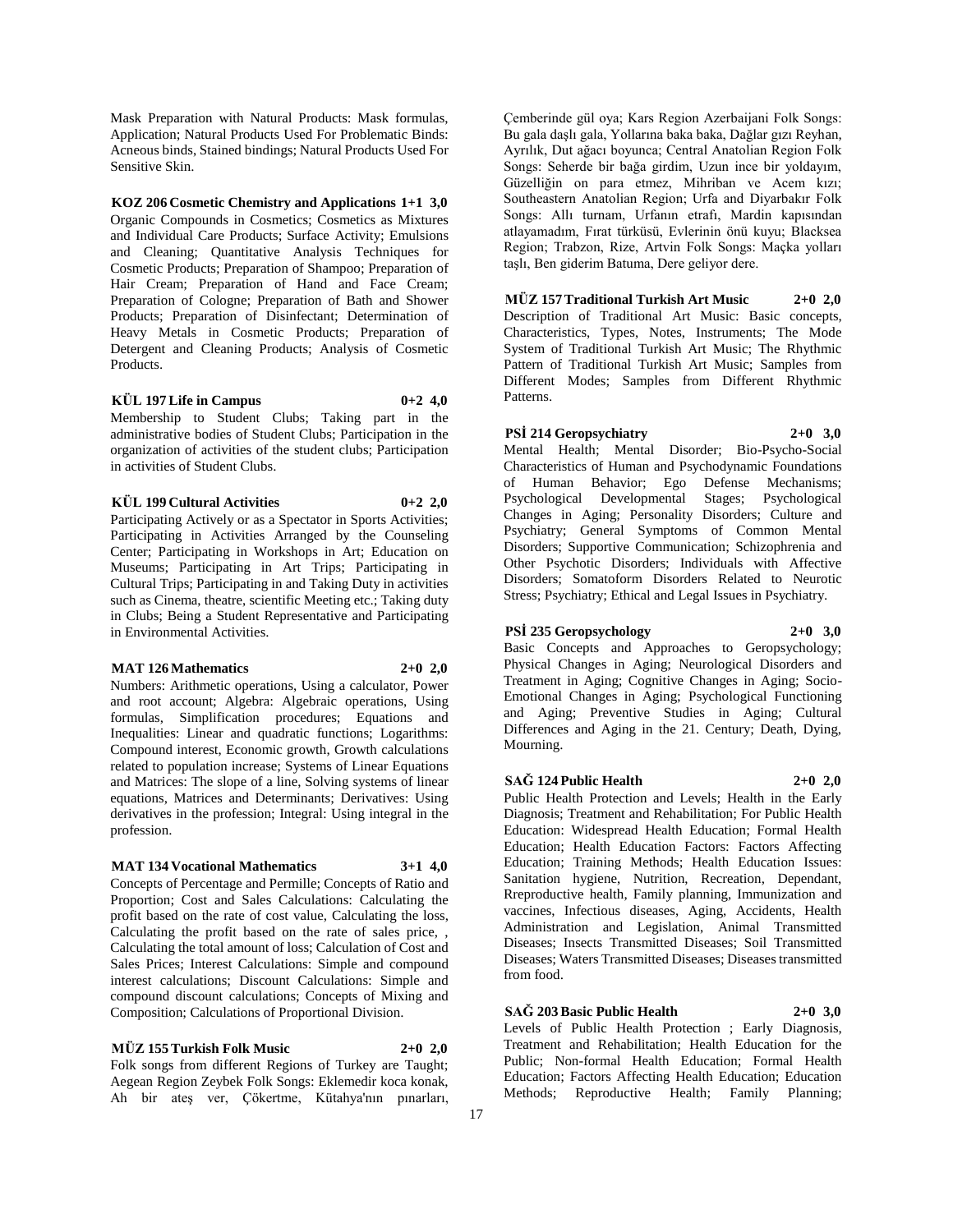Communicable Diseases; Aging; Accidents; Health Administration and Legislation.

### **SAĞ 205 First Aid 2+0 3,0**

Aims of First Aid; Precautions to be Taken by First Aid Providers; Human Body; First Aid Supplies; Drowning and Supplying Respiration; Stopping Bleeding and Supplying Blood Circulation: External and internal bleeding symptoms and first aid, First aid and recognition of loss of consciousness, Causes of shock and recognition of shock due to bleeding and first aid, Heart massage and artificial respiration; Emergency and First Aid in Case of Injuries, Burns, Trauma and Other Complications Due to Accidents and Poisoning; Threats to Human Health; Skills and Knowledge That Child Development Specialists Need to Intervene in Case of Emergency.

**SAĞ 209 Maternal and Child Health 2+0 3,0**

Definition of Maternal-Child Health; Status of Children's Health in Our Country and in the World; Pregnancy: Child development in the womb, Effects of illness and accidents in pregnancy on child development; 0-6 Age Children Physical Development (Dental, Height, Weight) of Children Aged 0- 6 Years; Diseases (e.g. Diarrhea and respiratory Infections, Immunization and Exanthematous Diseases, Parasitic Infections, etc.) Children Aged 0-6 Years and Protection Methods; Vaccines; Women's Health Problems by Age; Family Planning.

#### **SAĞ 220 Public Health 2+0 5,0**

Levels of Public Health Protection; Early Diagnosis, Treatment and Rehabilitation; Health Education for the Public; Non-formal Health Education; Formal Health Education; Factors Affecting Health Education; Education Methods: Excursion, Lecture, Conference, Panel, Group Discussion; Subjects of Public Health: Hygiene, Sanitation, Nutrition, Reproductive Health, Family planning, Communicable diseases, Aging, Accidents; Health Administration and Legislation.

#### **SAĞ 222 First Aid 2+1 3,0**

Social Importance of First Aid; Aims of First Aid; Precautions to be Taken by First Aid Providers; Human Body; First Aid Materials; Strangulations and Supplying Respiration; Stopping Bleedings and Supplying Blood Circulation: External and internal bleeding signs and first aid, First aid and recognition of loss of consciousness, Causes of shock and recognition of shock due to bleeding and first aid; Degrees of Coma and First Aid; First Aid in Heart Failure; Applying Cardiopulmonary Resuscitation (CPR) and Artificial Respiration Together; Types of Injury and First Aid; Burn and Boils; Fractures; Dislocations and Spraining; Poisonings; Freezing; Hot and Electric Shocks.

**SEK 222 Work Place Psychology 2+0 3,0**

Use of Psychology at Work; Protecting Employees? Mental Health; Creating a Satisfactory Work Environment; Methods of Increasing Performance; Motivation; Increasing Motivation; Work Satisfaction and Lack of Satisfaction; Work Stress; Worker Burn out; Avoiding Monotony; Feeling

of Alienation; Effective Communication and Developing Communication Channels; Work Place Environment; Work Place Accidents; Creating Effective Methods of Dealing with Stress and other Psychological Factors.

#### **SEK 230 Speed Reading Techniques and Shorthand 1+1 3,0**

Shorthand; Ability of Use Shorthand in the Office; Speed Reading and Techniques of Developing faster Reading Skills for the Office; Developing Memory Skills and Recall Techniques; Skimming and Scanning in Reading.

**SGH 104 Microbiology and Hygiene 2+0 2,0** Introduction to Microbiology; Groups of Microorganisms; Infectious Diseases, Transmission Routes, Prevention Methods; Infectious Diseases on Hair and Skin; Methods of Sterilization and Disinfection; Sterilization Equipment; Practice in Hairdressing and Beauty Centers; Use of Disinfectants; Hygiene: Personal hygiene and its significance, Hair and body Hygiene, Salon hygiene, Cosmetics hygiene.

#### **SGH 107 Makeup Basics 1+2 3,0**

Makeup: History, Colors, the tools and equipment used in makeup, İssues to be considered during makeup application, States can not be made of makeup application, Measurement and rate information, the light shade and camouflage makeup, Lighting techniques based on face shape, Bride, Day, Night, Sage and objective makeup, Podium, Show up for, the methods used for permanent makeup is.

#### **SGH 108 Hair and Skin Diseases 2+0 2,0**

Structure of Hair and Scalp; Skin and Extensions; Non-Communicable Diseases: Dandruff, Excessive lubrication of the hair, Psoriasis, Baldness, Male pattern baldness, Sebaceous cysts, Broken hair, Damaged hair; Infectious Diseases on Hair and Scalp: Head louse, Fungus, Impetigo, Folliculitis; Hand and Foot Nail Diseases; Skin Health After Epilation and Depilation; Cosmetic Allergies.

#### **SGH 109 Skin Treatments 1+3 3,0**

The structure of the skin: Types, skin analysis, the tools and cosmetic products used in skin care, Basic skin care application, Skin care can not be done cases, Skin care treatments for wrinkle treatment, Skin care treatments for the treatment of blemishes, AHA treatments, Anti-aging skin care, Acne treatment, mask application, Facial massages; The points to be considered after the skin care applications.

#### **SGH 112 Depilation 1+1 2,0**

Depilation: Definition, Purpose and History, the hair structure; Bristle types, Makes the output direction, Depilatory varieties; Rules need to be considered before making depilation, Depilation types, the application of depilation kind, İssues to be considered during the depilation process, Depilation process after the awe that should be considered are, Depilation care of the place made.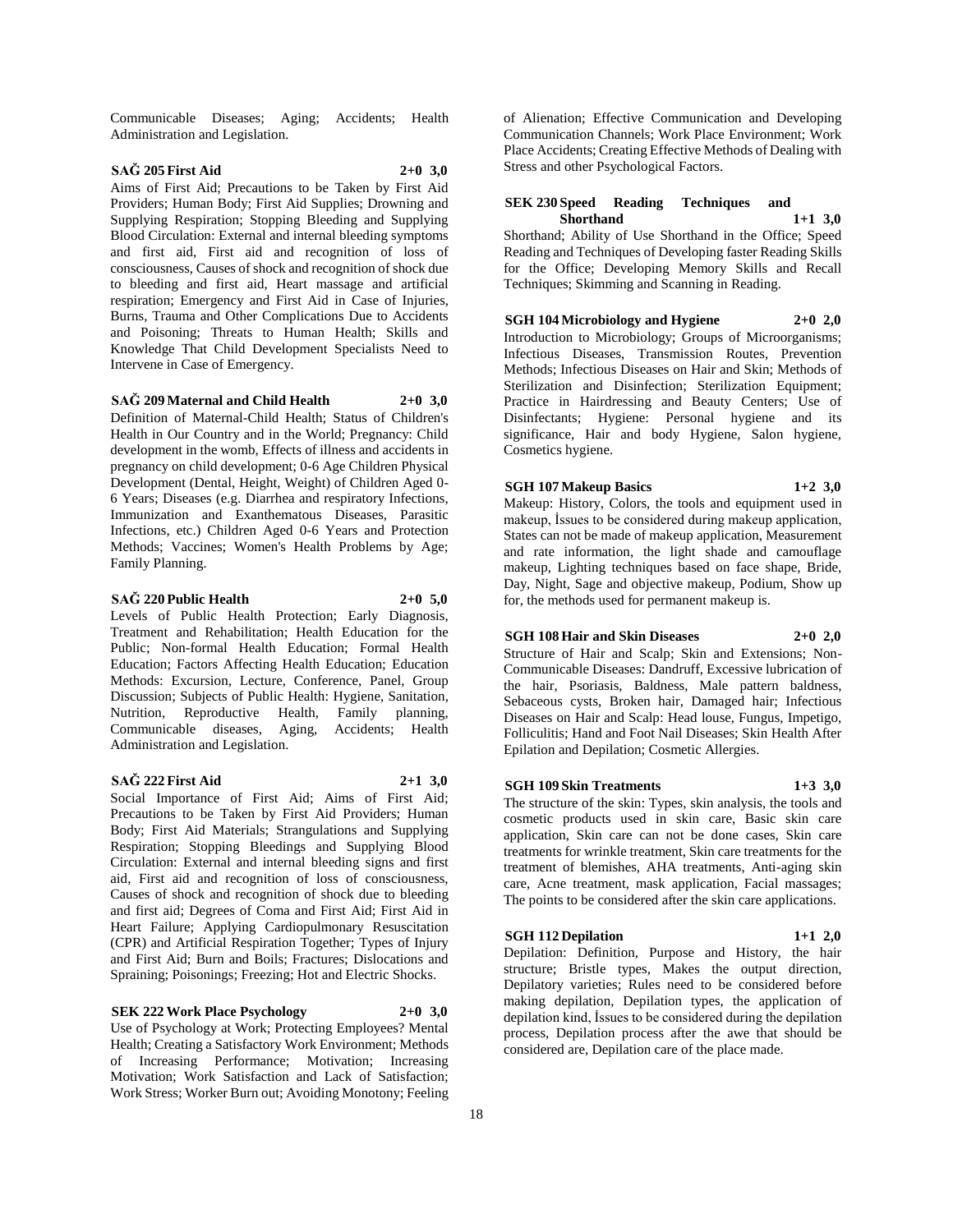#### **SGH 114 Plastic Makeup 1+2 3,0**

Plastic make-up; Importance, History, Types, Light and color information, The tools and equipment used in plastic makeup, remove mold with plaster and removed the plaster on the wound incision and process design, Mold casting, Taking the tooth pouring mold, Separating the design out of the female mold, Taking shape from the mold and adhered to the skin of the material, Coloring, Different on Face personalities to be created.

**SGH 115 Hairdressing and Care I 2+2 4,0**

Temporary hair styling methods: Definition, Importance, Types, History; Issues that should be considered before making the hair a temporary way: The characteristics of the products we use in hair temporarily forming processes, Usage patterns: Application to the type of hair dryer, applications Mizanpl varieties, Tong construction, Sandwich construction, Applications Knob type, Akros construction, applications Formal kind, Vigo construction, Rasta application, Vac construction.

#### **SGH 116 Hairdressing and Care II 2+2 4,0**

Permanent hair styling techniques: Definition, Importance and History; Perm application to be considered before the spots, Perm that will be used in practice as tools, Selection and use characteristics of cosmetic products, Perm savage techniques and applications will be considered in the perm application point, the process steps of the perm application, Suitable to do the techniques of perm process, Points to be considered before the Defra practice; Defra tools will be used in the application, selection and properties of cosmetic products will be considered in the application defra points, Made according to the technical process of Defra.

#### **SGH 118 Massage 1+2 3,0**

Massage Description of History and Types: Case inconvenient to do massage, Massage which will be held media properties, Masseur and qualifications should have a masseuse, the techniques used in massage, Massage types, Basic techniques, aesthetic massages principles, Massage manipulations; Scalp massage techniques, Facial and décolleté massage technique, foot massage technique, leg massage technique, Hip massage technique, Back massage technique, Abdominal massage techniques, Arm massage technique, Hand massage technique, Breast massage technique, Neck massage technique, Whole body massage technique.

#### **SGH 120 Hand-Foot and Nail Care 1+2 2,0**

Nail structure, Formation types, Nail diseases, The teaching devices used in Nail Manicure application, Manicure cases can not be done, Issues to be considered after the manicure, Pedicure application, Pedicure cases can not be done, Issues to be considered after the Peiker Hand and foot massage, Cosmetic products used in the hand and foot care, Nail Polish version.

#### **SGH 205 Hair and Makeup Design on the Computer 1+1 3,0**

Basic Information and Applications about Hair and Makeup Packet Program: Use of Packet Program (Cosmopolitan Makeover, Changes Studio 2 Makeover, Sugar Virtual Makeover).

#### **SGH 216 Installing Hair and Beard Construction Applications 2+1 3,0**

Artificial hair: Definition, History, Importance, use the principles and construction stages, Wigs made with crochet, wig care, Washing, Drying, Shaping and storage, Detachable hair types; Snap, Wigs, Source, Hhairpiece, Mace, Cardamom, muscle- lashes, Zülüf, Knitting, used by men; Wigs, Tupe, Bishi, Beard - Mustache, Favorite, use Detachable hair causes, İssues to be considered in Installing hair, General information about Rasta, Cautions be, Detachable hair and supply; What should be taken into consideration when making the hair supply, Resource types and applications, the points to be considered in the welding process.

# **SGH 219 Body Treatments I 1+2 3,0**

Body Care: Definition, Importance, body types and strains that occur in the body, İdeal body size, body care situations can not be done, the tools and equipment are used in body care, Cellulite; Definition, Characteristics, Types, Cellulite body care, Cellulite treatments, Body treatments with sagging, Stained body treatments, Body treatments, cracks, Regional body care.

### **SGH 220 Body Treatments II 1+2 3,0**

Body Care: Body peeling, Mesotherapy and body care, Purpose and stages, Karboksiterapi body care, purpose and stages, Lipolysis and objective body treatments with lasers and stages, Body treatments, and stage with electric current systems, Body care with electric lifting and iontophoresis objectives and stages, Body treatments, Oxygen and ozone.

#### **SGH 221 Special Massage Techniques 1+2 4,0**

Special massage techniques: Definition, Importance, Types, Massage Types, İssues to be considered when applying special massage techniques, Used cars in supplies and equipment, Swedish Massage practice, Thai massages, Deep tissue massage to aromatherapy massages, Sports massages, Cellulite massage application, Application Stone Massage, Shiatsu massages, the points to be considered after massage treatment.

#### **SGH 222 Nail Decoration Techniques 2+1 4,0**

Nail decoration: Definition, Importance and types, Used in nail decoration materials and equipment, Decoration method with nails polish, Decorate method with paste nails, Trimming method to remove the nails, Marbled making method on nails, Nail decorations need to be considered in the technical points, the quotes made Decorations issues to be considered in the use of prosthetic nail methods; Type and application.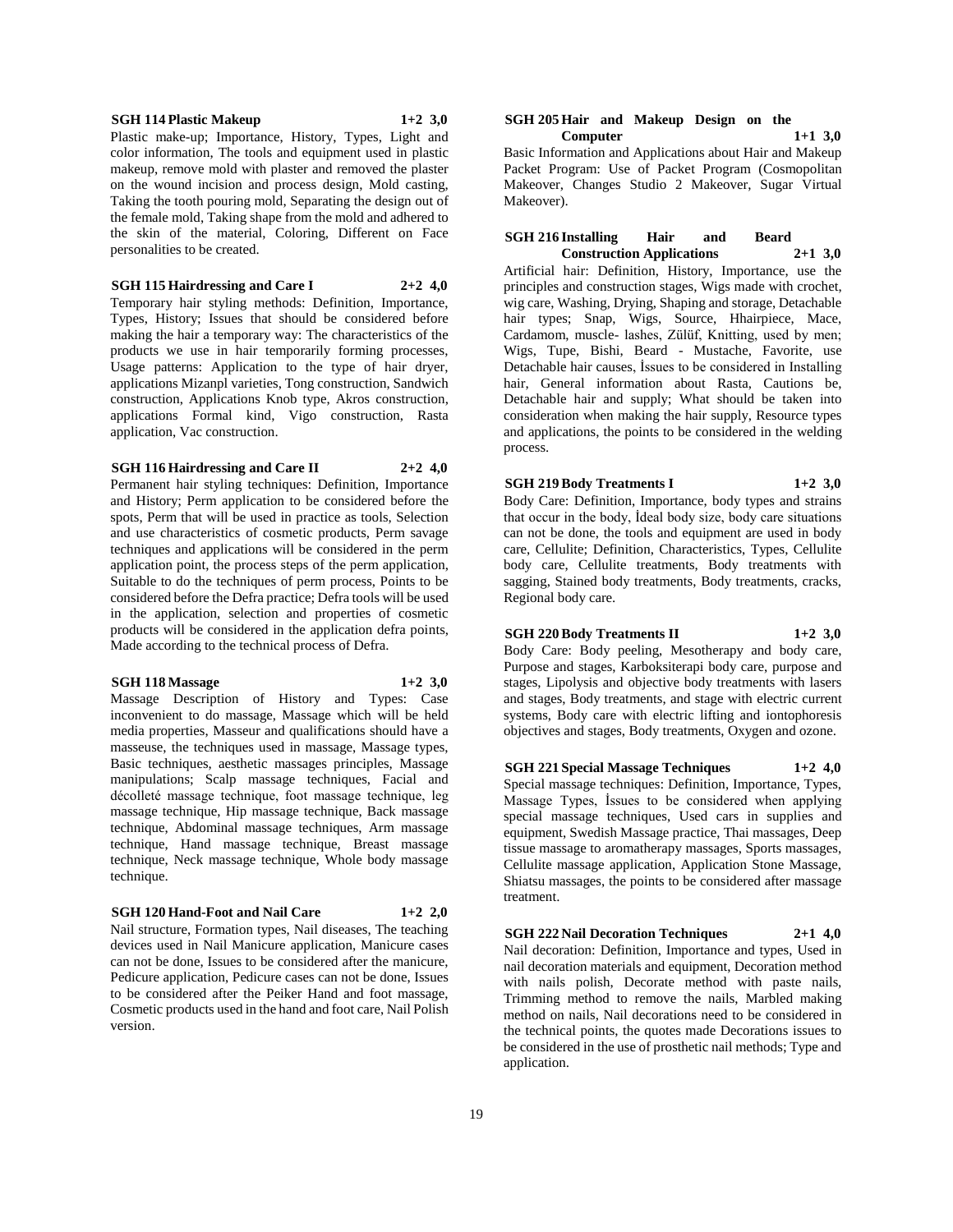#### hair removal, Matters to be considered during the removal process, Complications may occur during hair removal, Hair

#### **SGH 226 Reflexology 1+2 5,0**

removal the maintenance of the structures.

Reflexology: What is it?, How does it work?, The application

areas of reflexology, Conditions should be used with caution in Reflexology, Situations where feasible, Reflexology, Reflexology adults, Reflexology in children, Patients in reflexology, Foot anatomy, to determine the place of the reflex , Head and neck reflexes, Chest of reflexes, Spinal reflexes, Pelvic area reflexes, Related to reproductive organs reflex, Reflex related to the lymph system, Reflexology techniques.

### **SGH 227 Hair Coloring I 1+3 4,0**

Hair coloring: Definition, Importance, History and Types, Natural hair coloring technique application, Dyed hair coloring technique, Practice, Long hair dye application, Short hair dye application, Bottom painting app, Painting with dark paint tones, Painting the Middle hues painting with light colors and shades, Problems that may occur during the painting process, to acquire the competence to solve the resulting problems.

#### **SGH 229 Hair Cut I 1+2 3,0**

Haircut: Definition, Types, Characteristics and properties of the tools used and cosmetics haircut, should be considered in hair cutting spots, haircut will not work situations, Oval haircut application, Plain haircut application, Floor haircut practice, Graduation haircut application, Symmetrical haircut applications, Asymmetrical haircut application, the rules geek attention after the application.

**SGH 230 Seasonal Hair and Makeup Design 1+2 5,0** Seasonal hair and makeup applications: 1920s hair and makeup applications, 1930 s hair and make-up applications, the 1940's hair and makeup applications, 1950s hair and makeup applications, 1960s hair and makeup applications, 1970s hair and make-up applications, 1980 s hair and makeup applications, 1990 in hair and makeup applications, hair and make-up applications in the 2000s .

#### **SGH 232 Hair Coloring II 1+3 4,0**

Dekolorasyo process: Description of the importance and type, the issues to be considered during the Dekolorasyo the application to be considered when the Dekolorasyo application points, Lessened the process of application, the pickling process, Mondansaj process applications, Hair color, deletions, Highlights, Rapier and balyaj application, Problems that may occur during the painting process, to acquire the competence to solve the resulting problems.

### **SGH 234 Hair Cut II 1+2 3,0**

Hair Cutting Technically: Application of Female hair cutting techniques, Male applications haircut techniques, applications Children haircut techniques, haircut with razor blade cutter, Thinning shears with a haircut, haircut with electric hair clipper, Issues to be considered during the haircut, problems may occur during the cutting process, communication with the customer during the cutting process.

### **SGH 236 Stage Makeup and Lens 1+2 5,0**

The teaching devices and equipment used in the scene and objetif makeup, Definition and Characteristics of Cinematographic Television- Photo Makeup: Cinema - Television -Photo Makeup Whilst Cautions are used in the scene and Lens Makeup Appliances and Features, Stage - Fantezi- Carnival and Special Effects Makeup, the rules need to be considered during makeup application.

**SHZ 106 Introduction to Social Work 2+0 3,0**

Introduction to Social Work: Definition, Basic concepts; Historical Development of Social Work in Turkey and in the World; Social Work Methods and Techniques: Theory, Working with individuals, Working with groups, Working with the community, Professional interviews, Social investigation report; Specifications and Qualifications of Social Work as a Job: Purpose, Value, Function, Subject, Philosophy; Main Fields of Social Work: Social work for families, children and schools, Youth, Disability, Poverty and social welfare, Immigration and urbanization, Aging and social services, Medical social services, Crime and social services.

### **SNT 155 History of Art 2+0 2,0**

History of Civilization and Evolution of Art: Prehistory to Present; Concepts and Terminology in Art with Samples; Interrelation among Art-Religion and Society; Effects of Religion on Artistic Development; Reflections and Interpretations of Judaism, Christianity and Islam on Art; Renaissance: Emergence, Effects, Artists, Works of Art; Architecture and Plastic Arts; Art in the 19th and 20th

#### **SGH 223 Permanent Makeup 1+2 4,0**

Permanent makeup: Definition, Importance and History, the tools being used in permanent makeup application, Used paint types and properties, Used needle types and features, Face, Eyebrows, Lips and eyelashes varieties, Eyebrow shaping, Eyelash adding and eyelash perming; Permanent makeup procedures; eyebrow, Lip and eye Circle permanent makeup applications, Verification of customer's permanent makeup, explaining the point to O customer care during use.

Evaluation of those operations under the program, the Turkey and the world situation in the area when prone to the evaluation process and working potential of working conditions and benefits, Related work is bias, İnformative presentations and feedback gain, Investigated the sector

Epilation: Definition, Types, and History, Epilation can not be states, Needle epilation, Laser epilation, Laser Hair Removal Gel for hair removal, light bulbs hair removal practices, issues that should be considered before making

#### **SGH 224 Seminar 2+0 2,0**

assessment of the students.

Hair and Beauty Services innovations occur in the area:

**SGH 225 Epilation 1+2 4,0**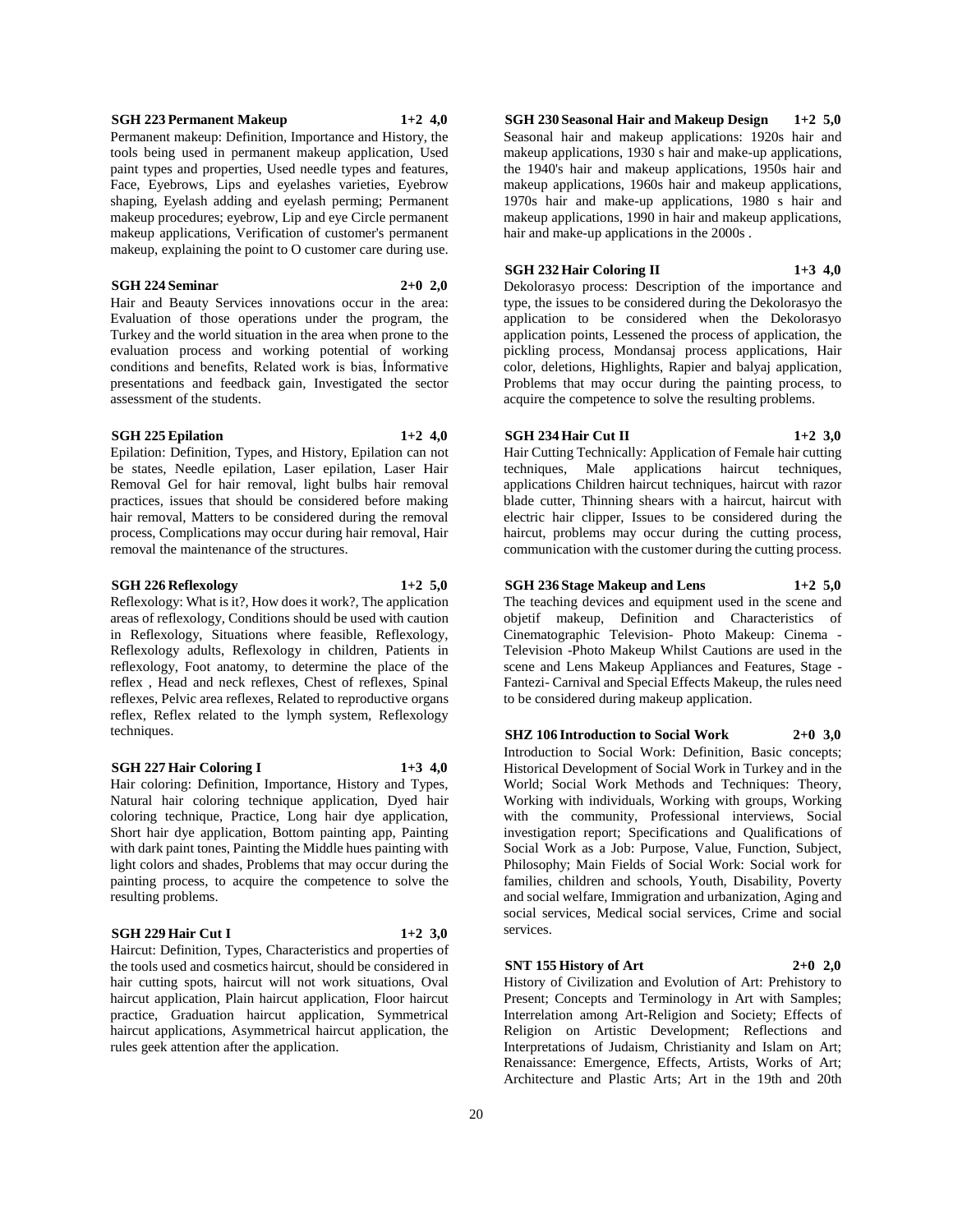Centuries: Relevanceof the main historical events of the period.

# **SOS 113U Behavioral Sciences I 3+0 4,0**

Introduction to Sociology and Methodology: What is sociology?, Scientific methods and stages; Historical Development of Sociology and Theoretical Approaches to Sociology; Culture and Cultural Transformation; What is culture?, Ethnocentrism and cultural relativism; Family and Social Groups: Family structures and types, Social groups and group types; Globalization and the Institution of Economics; Social Inequality and Stratification; Stratification: Urbanization and Population in the Process of Social Transformation; Crime and Aberrant Behaviors.

#### **SOS 155 Folkdance 2+0 2,0**

Dance in Primitive Cultures; Dance in Earlier Civilizations; Dance in the Middle Age and Renaissance; Dance in the 18th and 19th Centuries; Dances of the 20th Century; Ballet; Turkish Dances; Emergence of Folkdance; Anatolian Folkdance: Classification, Accompanying instruments; Methods and Techniques of Collecting Folkdance; Problems in Collecting Folkdance; Teaching of Folkdance; Adapting Folkdance for Stage: Stage, Stage aesthetics and Choreography, Orientation and choreography.

#### **SOS 220 Health Sociology 2+0 2,0**

Aims of Health Sociology; Place of Health Sociology in Public Health; Health and Social Environment: Effects of Social Environment on Health, Relation between Preventive Medicine and Health Sociology; Biological Environment on Appearing of Diseases; Factors of Physical Environment and Social Environment; Prevention of Environmental Damages; Population and Health: Social Factors affecting Population Change; Socialization and Its aims: Social Change, Population Medicine in Rural Areas, Social Differentiation and Stratification, Effects of Social Movements on Health.

#### **TAR 165 Atatürk's Principles and History of Turkish Revolution I 2+0 2,0**

Reform efforts of Ottoman State, General glance to the stagnation period, Reform searching in Turkey, Tanzimat Ferman and its bringing, The Era of Constitutional Monarchy in Turkey, Policy making during the era of first Constitutional Monarchy, Europe and Turkey, 1838-1914, Europe from imperialism to World War I, Turkey from Mudros to Lausanne, Carrying out of Eastern Question, Turkish Grand National Assembly and Political construction 1920-1923, Economic developments from Ottomans to Republic, The Proclamation of New Turkish State, from Lausanne to Republic.

#### **TAR 166 Atatürk's Principles and History of Turkish Revolution II 2+0 2,0**

The Restructuring Period; The Emergence of the fundamental policies in the Republic of Turkey (1923-1938 Period); Atatürk's Principles, and Studies on Language, History and Culture in the period of Atatürk; Turkish Foreign Policy and Application Principles in the period of Atatürk; Economic Developments from 1938 to 2002; 1938-2002

Period in Turkish Foreign Policy; Turkey after Atatürk's period; Social, Cultural and Artistic Changes and Developments from 1938 to Present.

#### **THU 201 Community Services 0+2 2,0**

The course aims to integrate the students with the community and enable them to utilize the knowledge they have accumulated in their courses. The students participate in different community projects such as helping young students at their study periods or after school study sessions , aiding the elderly in nursing homes, helping disabled individuals with various tasks, helping Social Services and aiding children with their education etc. The students also try to work in projects which raise environmental awareness.

#### **THU 203 Community Services 0+2 3,0**

Various Community Projects: Helping young students during their study periods or after school study sessions, Aiding the elderly in nursing homes, helping disabled individuals with various tasks, helping social services and aiding children with their education etc., take part in the projects which raise environmental awareness, Integrating with the community and enabling use of knowledge accumulated in the courses.

**TLT 101 Medical Biology and Genetics 3+0 4,0** Biomolecules; Cell Structure and Organization of the Cell Structure; Organelles and Their Functions; Cell Physiology; Energy Metabolism; ATP Synthesis Methods; Mendel's Principles of Genetics; Cell Division and Its Stages; Nature of Genetic Material; DNA and RNA Structure; DNA Synthesis; Protein Synthesis Mechanism; Genetic Control Mechanisms; Mutation Paths; Reproductive Organs; Reproductive Biology.

#### **TLT 103 Laboratory Safety 1+0 2,0**

To identify the laboratory hazards, Take personal safety precautions in the laboratory, the laboratory signs of danger, the use of designed devices and laboratory clothing to prevent laboratory danger as a result of spills of chemicals to prevent damage, , take precautions against chemicals, radioactive or infectious material hazard, To do extraordinary plans, Storage of chemicals, the use of hazardous chemicals, to prepare a checklist against chemical agents, Transfer of chemicals, Chemical, physical and biological control agents.

**TLT 104 Clinical Microbiology Applications 1+2 4,0** Safety in Microbiology Laboratories; Apparatus and Equipment Used in Microbiology Laboratories; Quality Control and Standards in Microbiology Laboratories; Diagnostic Methods Used in Clinical Microbiology; Transport of Samples to the Laboratory; Microscopy Techniques; Cultural Processes; Automation Systems; Immunological Methods; Molecular Tests; Antibiogram Tests: Evaluation of Test Results.

**TLT 106 Basic Laboratory Applications I 1+2 4,0** Patient registration, the removal of the patient report, Lay out of the work place, Kit, chemicals, reagents, control of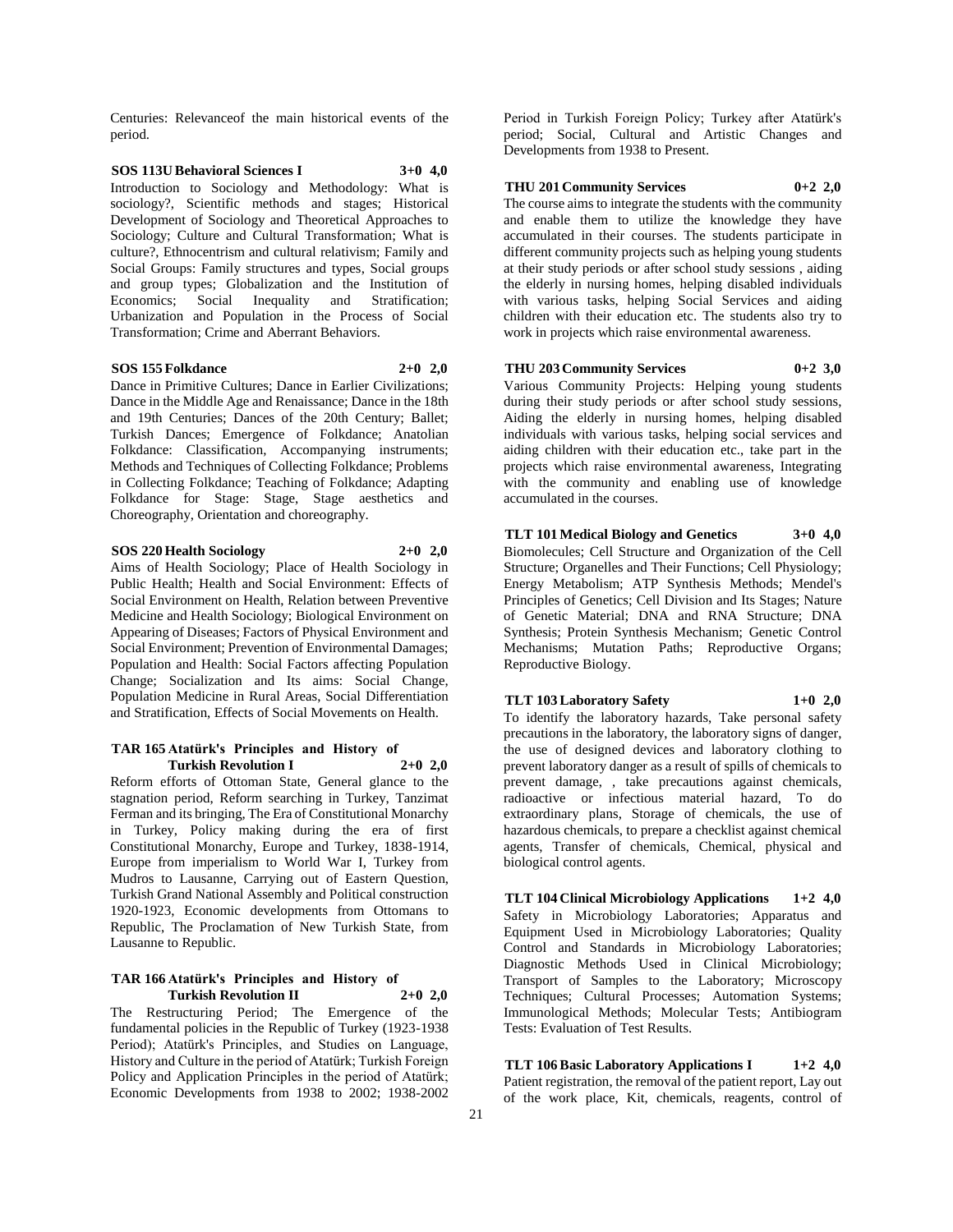consumables, Working principles of laboratory devices, Sample collection rules, Sample collection and handling, Preanalytical errors, CBC methods, Urine analysis, Protein assays, Urine sediment analysis (microscopy), Biochemistry autoanalyzer studies, Turbidimetric method, Nephelometric measurements, HPLC methods, Chemiluminescence methods.

#### **TLT 202 Medical Waste 2+0 3,0**

What is Medical Waste?; Medical Waste Producer's Obligations; Separate Collection and moved in at Source of Medical Waste; Unit Internal Medical Waste Management Plan; Municipal Duties of Medical Waste Temporary Storage and Temporary Waste Depot; Containers as using Temporary Waste Storage; Collection and Transport of Small Amount of the produced Medical Waste; Hazardous Waste Arising in Health Facilities and Waste Minimization; Personnel Training Related to Medical Waste, Medical Waste Disposal, Waste Management Problems and Suggestions for Solution.

#### **TLT 203 Hematology 2+0 3,0**

Introduction to Hematology, Blood Composition and Functions; Blood Count Methods; Taking Blood Sample; Anticoagulants and Bone Marrow Aspiration; Developments and Count of Erythrocytes, Reticulocytes, Hemoglobin Determination; Structure of Hemoglobin, Differences in Hemoglobin; Hematocrit and Erythrocyte Sedimentation Rate; Serological experiments; The Abnormalities in Erythrocyte Construction and Demolition; Erythrocyte Indexes; Developments, Count and Differential Count of White Blood Cells, Leukocyte Abnormalities; Leukocyte and Virus Diseases; Leucocytes and Malignant Diseases; Blood Agglutination, Blood Groups and Techniques; Hemorrhagic Diseases connected Various Reasons.

#### **TLT 213 Experimental Animals 2+0 3,0**

Mouse, Rat, Guinea Pig and Rabbit Biology; Selection of Experimental Animals; Experiment Areas and Life Cages; Animal Nutrition; Production and Care of Experimental Animals; Dissection Instruments and Cleaning; Cleaning Animal Wastes and Health Rules to Consider; Jugular Vein, Tail Vein and Blood Collection from the Heart; Death in Experimental Animals.

#### **TLT 214 Pathology 2+0 5,0**

Definition of and General Information on Pathology; Pathology Laboratories; Hospital; Cell Injury; Necrosis and Its Types; Cellular Adaptation I; Cellular Adaptation II; Liquid Equilibrium Disorders and Edema; Congestion, Hyperemia and Bleeding; Thrombosis, Embolism, Infarction and Shock; Metabolic Disorders I; Metabolic Disorders II; Inflammation: Acute and chronic inflammation, Granulomatosis Inflammation; Wound Healing; General Inflammation of the Immune System; Tumors, Tumor Etiopathogenesis, Special Tumors, Pathology Laboratory; Pathology of Infectious Diseases.

### **TLT 215 Parasitology 2+0 4,0**

Common Life; Parasites; Concepts of Host and Vector; Parasitism: Impact of parasites on the host, Impact of the host on parasites; Sources of Parasite; Result of Infection; Epidemiology of Parasitosis; Symptoms of Parasitosis; Diagnosis of Parasitosis: Active diagnosis with the parasite, Direct diagnosis, Indirect diagnosis; Treatment of Parasitosis; Fight Againts Parasitosis; Important Parasite Groups in Human: Protozoa, Helminthes, Arthropods.

#### **TLT 216 Radiation Biology and Nuclear Medicine 2+0 3,0**

Definition of Nuclear Medicine; Concept of Atomic and Nuclear Physics and Radiation; Types of Radiation and Drug Interactions; Radioactive Agents and Pharmaceuticals used in Nuclear Medicine; Radioactivity Detection Systems; Radiation Protection: biological effects of radiation, Classification of radiation sources, Rules of protection from radiation; Radiation Dosimeter; Radioactive Waste Management; Area and Staff Dosimeter.

#### **TLT 217 Genetic Analysis 2+0 3,0**

Collection and Storage of DNA Evidence; Contamination; Genetic Basis of Diversity: DNA Typing; Series Polymorphism; Importance of DNA Analysis in Forensic Cases; DNA Isolation; Qualitative and Quantitative DNA Analysis; DNA Sequence Analysis; PCR-RFLP (polymerase chain reaction - restriction fragment length polymorphism) as a Screening Technique; Bacteria Cloning System; Definition and Organization of Genome; Genomes of Various Organisms; Genome Gene Search and Screening Methods.

#### **TLT 218 Blood Banking and Transfusion Medicine 2+0 3,0**

Introduction to Blood Banking; Description of Blood Banking, History of Blood Banking and Transfusion; Current Situation in Our Country and in the World; Turkish Red Crescent and Blood Banking Legislation; Blood Services Units and Quality System in Blood Services Units; Recognition of General Blood Banking; Recognition of Blood Banking Laboratory Processes; Technical Information about Transfusion and Haemovigilance.

# **TLT 220 Health Services Management 2+0 3,0**

Management: Management processes, Sources of management, Public administration; Healthcare Services: Preventive health services, Curative health services, Rehabilitative health services; Health Industry: Types of health businesses, Legal foundations of health institutions; Hospital Management; Health Services Organization: Legal Foundations of Health Care Organization in Turkey; Central and Provincial Health Service Organizations in Turkey; Hospital Management Organization; Hospital Management Organization in Some Countries and the International Health Organizations.

**TLT 221 Methods of Criminal Investigation 2+0 3,0** Fundamental Concepts in Forensic Sciences; Human Genome and DNA Arrays; Evidence Collection and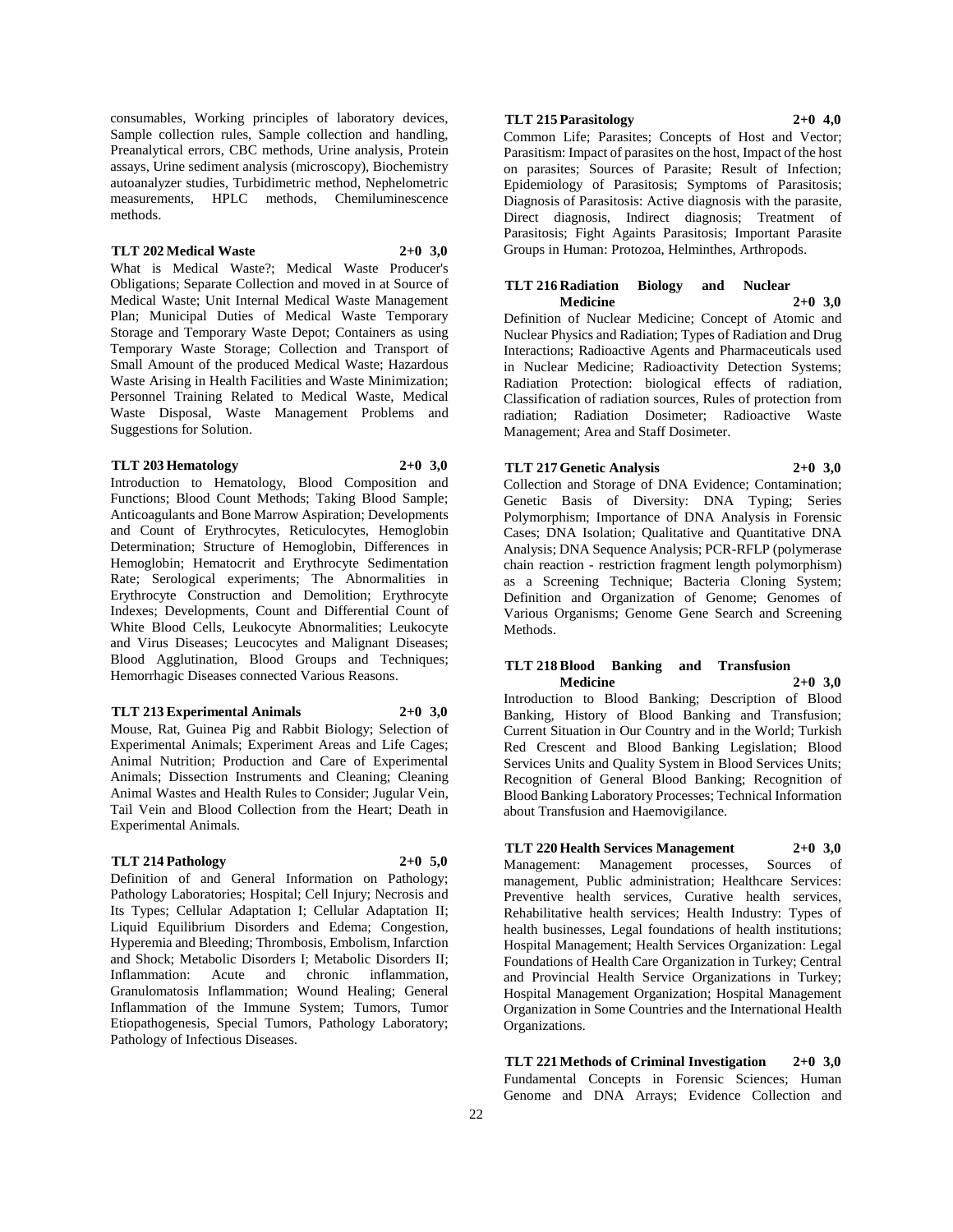Protection; Forensic Genetics Laboratory: Laboratory rules, Tools and equipment used in the laboratory, Chemical solutions used in the laboratory; Commercial Multiplex STR Kits; Methods of Investigation; DNA Isolation Methods; Quantitative Determination of DNA; DNA Amplification.

**TLT 222 Biosafety in Medical Laboratories 2+0 3,0** The Concept of Biosafety and its Importance in Medical Laboratories; National and International Standards on Laboratory Safety; Biosafety Levels; Infectious Agents; Laboratory-Acquired Infections; Sterilization and Disinfection; Protection of Workers from Biological Risk Factors, Symbols and Warnings Used in Laboratory Safety.

**TLT 225 Basic Laboratory Applications II 1+2 4,0** Microbiological sample collection, Medium preparation, Medium types, Basic staining, Complex staining, Compound painting, Gram stain, ARB stain, Unpainted microscopic examination methods, Preparation of blood sample, Sample transfer Using a microscope, Culture, Mycological analysis, Identification methods, analysis of hematological preparations make parasitological analysis, perform serological analysis, mycobacterial analysis.

**TLT 227 Serological Techniques 2+0 2,0** Serology and its basic concepts; Antigen, Properties of Antigen, Types of antigens, Antibodies, Structure of antibodies, Classes of antibodies, Antigen-antibody interaction; Serological tests; Precipitation tests and their types; Agglutination tests and its types; Conjugation of complements and flocculation tests; Serological tests for early diagnosis; Fluorescent antibody tests (Immunofluorescence); ELISA(Enzyme-linked immunosorbent assay); RIA (Radioimmunoassay), Serological diagnosis of viral infections.

**TÜR 120 Turkish Sign Language 3+0 3,0**

Overview of Sign Language: Characteristics of sign language; History of Sign Language in the World: Emergence of language and sign language, Verbal education and approaches to sign language; History of Turkish Sign Language: Early period, Ottoman period, Period of the Republic of Turkey; Introduction to Turkish Sign Language: Finger alphabet, Pronouns, Introducing oneself and family, Greetings, Meeting, Relationship words; Showing Basic Words: Adjectives: Adjectives of quality, Adjectives of quantity; Verbs: Present tense, Past tense, Future tense, Time adverbs, Antonyms; Healthy Living: Expression of healthrelated problems, Sports terms, Expressing requirements; In a Bank: Expressions required to carry out basic procedures in a bank; Vacation: Basic words about vacation.

**TÜR 125 Turkish Language I 2+0 2,0**

Language: Characteristics of language, Relationship between language and thought and language and emotion, Theories about the origin of languages, Language types, The position of Turkish Language among world languages; Relationship Between Language and Culture; Historical Progress of the Turkish Language; Alphabets Used for Writing in Turkish; Turkish Language Studies; Turkish Language Reform; Phonetics; Morphology and Syntax; The Interaction of Turkish Language with Other Languages; Wealth of Turkish Language; Problems Facing Turkish Language; Derivation of Terms and Words; Disorders of Oral and Written Expression.

### **TÜR 126 Turkish Language II 2+0 2,0**

Composition: Written composition, Paragraph and ways of expression in paragraphs; Punctuation; Spelling Rules; Types of Written Expression and Practices I: Expository writing; Types of Written Expression and Practices II: Narrative writing; Academic Writing and Types of Correspondence; Reading and Listening: Reading, Reading comprehension strategies, Critical reading; Listening; Relationship between Listening and Reading; Oral Expression: Basic principles of effective speech; Body Language and the Role of Body Language in Oral Expression; Speech Types; Principles and Techniques of Effective Presentation; Some Articulatory Features of Oral Expression.

### **YAB 103 Professional Terminology 2+0 3,0**

Pre-and Suffixes Used in Medical Terms; Medical Terms Related to Human Anatomy; Medical Terms Related to Movement and Nervous Systems; Medical Terms Related to Nervous System snd Psychiatric Disorders; Medical Terms Related to Respiratory System; Medical Terms Related to Digestive System; Medical Terms Related to Cardiovascular System; Medical Terms Related to Blood and Hematopoietic Organs; Medical Terms Related to Urogenital System; Medical Terms Related to Endocrine System; Medical Terms Related to Eyes, Ears, Nose, Throat and Skin.

#### **YAB 116 Wound Care 1+0 2,0**

Physiological structure of the deep; Definition and classification of the wound; Wound healing; Chronic wound infections and causes; Wound care products; Diabetic foot ulcers, classification, care and treatment; Chronic wound care; Pressure sores and care; Oxygen therapy in wound care, permanent wound closure methods; burn wound care and treatment; formation and prevention of bedsores; The importance of nutrition in wound care.

#### **YAB 117 Principles and Practices in Eldery Care I 3+1 5,0**

Definition of aging and old age; The basic requirements for the elderly; The basic requirements for the elderly; Basic rules for the conduct of the elderly in nursing practice; Vital signs: body temperature, pulse, blood pressure, respiration measurement and recording; Vital signs: body temperature, pulse, blood pressure, respiration measurement and recording; personal hygiene and practices in the elderly; personal hygiene and practices in the elderly; bed making, comfortable lying positions; pressure sores and wounds in elderly care; pressure sores and wounds in elderly care.

### **YAB 118 Principles and Practices in Eldery Care II 3+1 5,0**

To meet the nutritional needs of the elderly, the oral route and gavage feeding; oral and parenteral drug applications;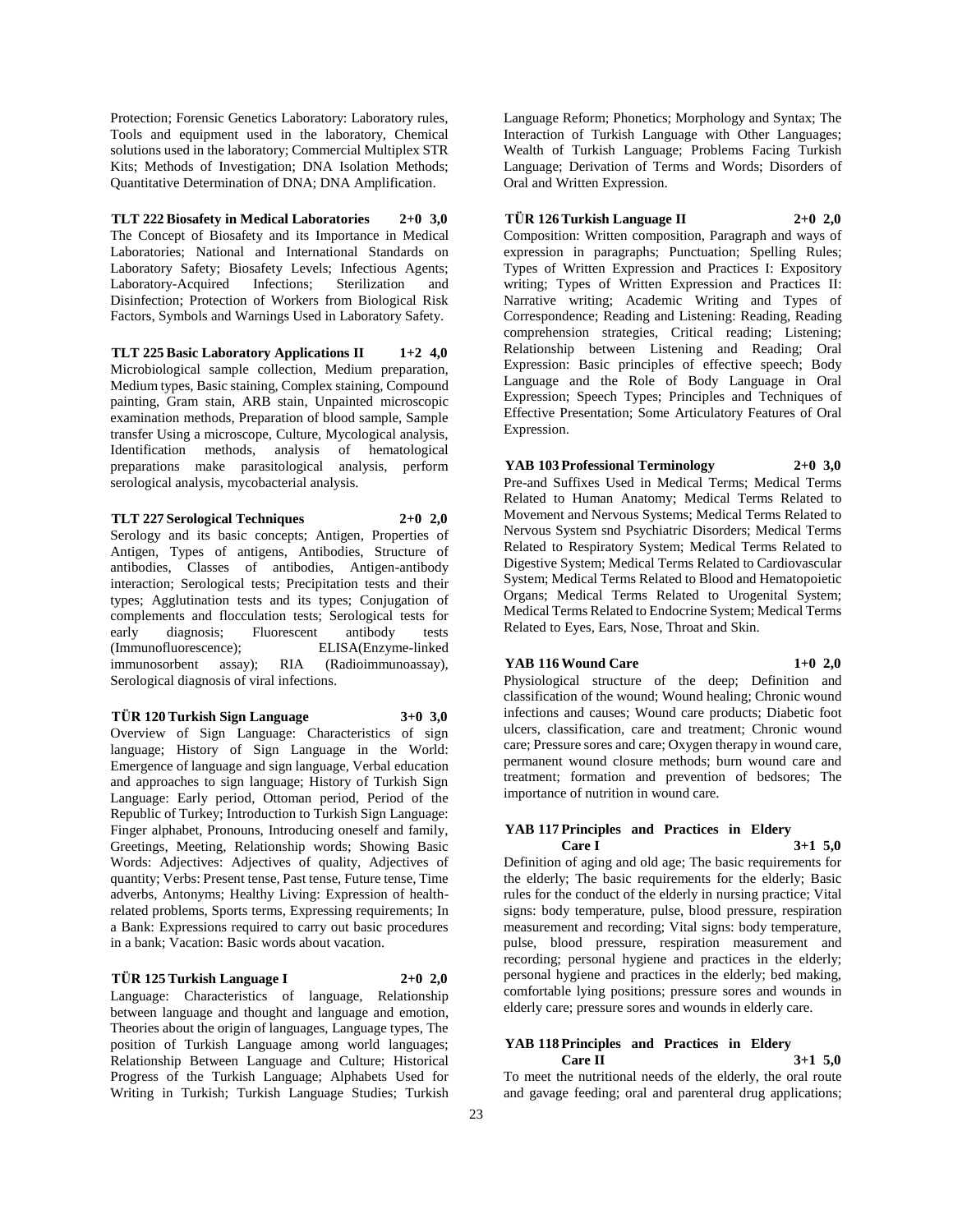provide the elderly mobilization; provide the elderly mobilization; dependent elderly care beds; dependent elderly care beds; elderly care in the terminal period; elderly care in the terminal period; O2 therapy and aspiration in the elderly; denges of fluid-electrolyte; foot problems and foot care in the elderly; Applications, to dermatological problems in the elderly.

#### **YAB 120 Drug İnformation 2+0 3,0**

Introduction to drug information and Definitions; Pharmaceutical Forms and Drug Applications Ways; Pharmacokinetic Properties; Drug Side Effects and Toxic Effects; Poisonings and Treatment; Pain in the elderly; Safe use of drugs in the elderly; Multiple drug use in the elderly; Autonomous Nervous System Drugs; Cardiovascular System Drugs; Drugs using in Nervous System Diseases and Psychiatric Diseases; Drugs using in Respiratory System Diseases; Drugs using in Digestion System Diseases; Antibiotics; Drugs using in Endocrine System Diseases; Drugs using in Cancer Treatment.

### **YAB 122 Fundamentals of Gerontology 2+0 4,0**

Definition of Senescence and History of Gerontology; Changes appearing in Senescence and Types of Senescence; Factors affecting Senescence and Preventing of Premature Aging Problems, Evaluation of Aged Person; general Care of aged Person; senescence and ethics; Importance of Life Quality in aged People; Geriatic Emergencies; Common Problems and Care in Senescence; Healty and Active Aging; Conditions of aged People in Our Country.

#### **YAB 124 Successful Aging 2+0 3,0**

Introduction to Adulthood and Old Age; Cultural Differences and Aging in the 21st century; Theories and Approaches in Adulthood and Old Age, Research Method in Adulthood and Old Age Research; Characteristics of Successful Aging, Successful Aging and Cognitive Development; Successful Aging and Personality; Successful Aging and Social Relationships; Successful Aging and Healthcare System; Ageism and Consequences.

**YAB 208 Aged Care Services at Home 2+0 3,0** Concept of Care at Home; The Place and Importance of Health Personnel in Care at Home; Expropriating of Home Care Services in Turkey; Organization and Coordination of Hospital Services and Home Care Services; Rehabilitation and Home Care of Hemiplegic Patient; Rehabilitation and Home Care of Diabetic Patient; Rehabilitation and Home

Care of Continuous Peritoneal Dialysis in the outpatient.

**YAB 211 Gerontology Social Services 2+0 3,0** Concept and History of Social Welfare; Definition and Scope of Social Services; History of Social Services; Social Work as a Scientific Discipline; Professional Qualifications of Social Services; Aims and Functions of Social Services; Distinctive Features of Social Work; Social Exclusion in Aging; Relationship Between Modern Society and Aging; Relationship Between Religion and Aging; Relationship Between Media and Aging.

### **YAB 215 Communication with the Elderly 2+0 3,0**

Contact the definition and characteristics, the relationship between the source and the receiver, the type of communication, the features you need to move the resource, messages general characteristics, specifications required for the receiver, effective listening, stress and coping methods, the basic factors affecting communication with the elderly, the elderly impact on communication of changes old age, sensory loss, interaction with Alzheimer-dementia patients.

#### **YAB 216 Social Rehabilitation 2+0 4,0**

Definition and Scope of Social Rehabilitation; Protection of Self-Confidence to Continue Social Life in Old Age; Acquisition of Daily Life Skills; Attitudes and Behaviors of the Elderly Care Technician; Personnel; Social Problems Faced by the Elderly; Needs and Expectations of the Elderly; Home management, Home exercise programs, Leisure activities.

### **YAB 217 Elderly Nutrition 2+0 3,0**

General nutrition definition and importance; carbohydrates, proteins, fats, vitamins, minerals, and water; adequate and balanced nutrition, food groups and food pyramid; aging and nutrition; Nutritional characteristics of the elderly, nutrition and cancer, nutrition in diabetes, healthy living and nutrition, drug interactions, medication nutrition of patients, the importance of nutrition in preventive and curative health services, the individual characteristics of the diet according to the shape of their life, factors related to nutrition in the development of disease, illness changes in diet must be done instantly.

### **YAB 219 Knowledge of Disease 2+0 4,0**

Heart and Vascular Diseases Related to Old Age; Old Age Diseases of Respiratory System; Endocrine System Diseases Due to Old Age; Diseases of Gastrointestinal Tract Diseases in Old Age; Nephrological Diseases in the Elderly. Oncological Diseases in the Elderly; Neurological Diseases in the Elderly; Dementia; Alzheimer's; Common Rheumatic Diseases in the Elderly; Infectious Diseases Diagnosis; Testing; Prevention; Control; Immunization; Immune System and Host Defense; The hospital infections.

### **YAB 222 Nutraceuticals 2+0 2,0**

Overview of Nutraceuticals and Functional Food; Role of Nutraceuticals and Functional Food in Human Health and Diseases; Place and Trade of Nutraceuticals and Functional Food in Turkey, in the European Union and in the World; Importance of Trace Substances; Problems Related to the Manufacturing and Control of Nutraceuticals; Antioxidants; Minerals; Fatty Acids; Nucleotides; Amino Acids; Phytosterols; Probiotics; Beta-Carotene; Phytosterols; Probiotics; Beta-Carotene; Proteins; Vegetable Extracts; Standardization and Product Stability.

### **YAB 224 Personal Care 1+1 3,0**

Shaving: Hair shave definition, importance, types; Saç and beard cutting application; Depilation, definition, importance and types, Waxing, tweezers, razor use, Long and short hair styling, Hand, Foot and Nail Car; Definition, importance,